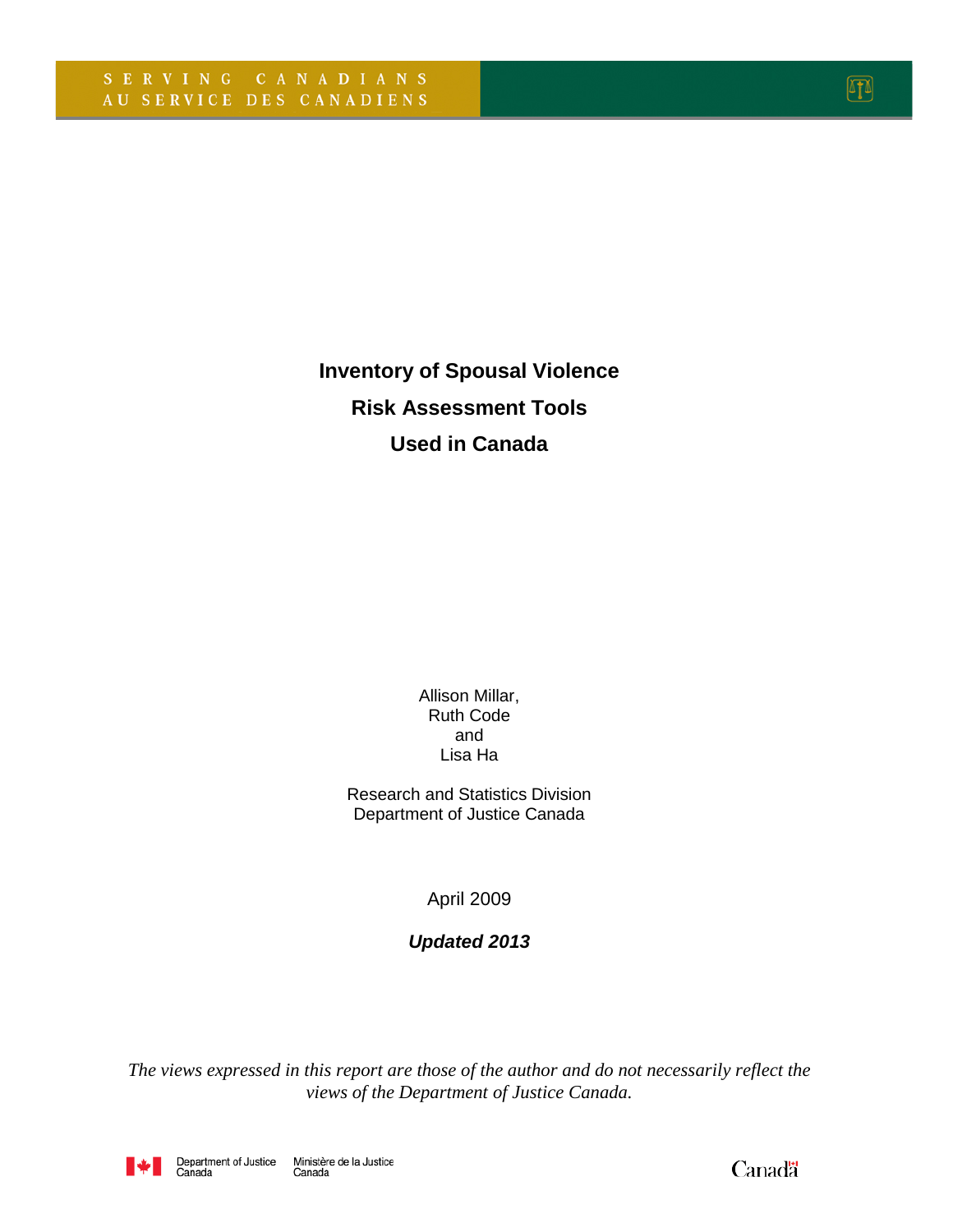# **Contents**

| 5.8 Decision-Making Assessment Protocol for Domestic Violence (D-MAP DV) 14            |  |
|----------------------------------------------------------------------------------------|--|
|                                                                                        |  |
|                                                                                        |  |
|                                                                                        |  |
|                                                                                        |  |
|                                                                                        |  |
|                                                                                        |  |
|                                                                                        |  |
|                                                                                        |  |
|                                                                                        |  |
|                                                                                        |  |
|                                                                                        |  |
|                                                                                        |  |
|                                                                                        |  |
| 5.22 Offender Risk Assessment Management System -Primary Risk Assessment (ORAMS-PRA)21 |  |
|                                                                                        |  |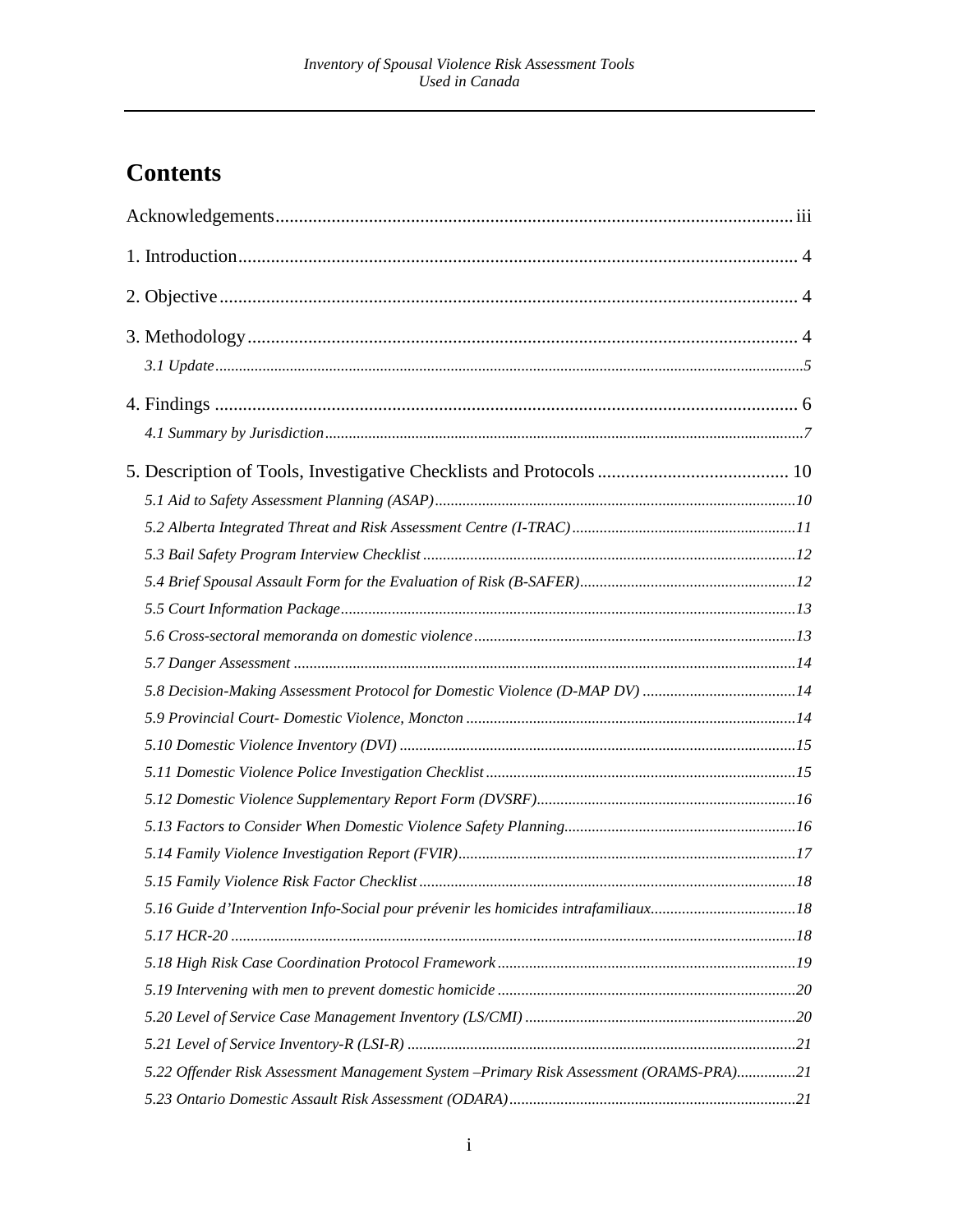| 5.24 Ontario Provincial Police Criminal Behavioural Analysis Unit - Threat Assessment (CBAU-TA)23 |
|---------------------------------------------------------------------------------------------------|
|                                                                                                   |
|                                                                                                   |
|                                                                                                   |
|                                                                                                   |
|                                                                                                   |
|                                                                                                   |
|                                                                                                   |
|                                                                                                   |
|                                                                                                   |
|                                                                                                   |
| 5.35 Summary of Domestic Violence Risk Factors (Police Online Training Investigative Job Aid)28   |
|                                                                                                   |
|                                                                                                   |
|                                                                                                   |
|                                                                                                   |
|                                                                                                   |
|                                                                                                   |
|                                                                                                   |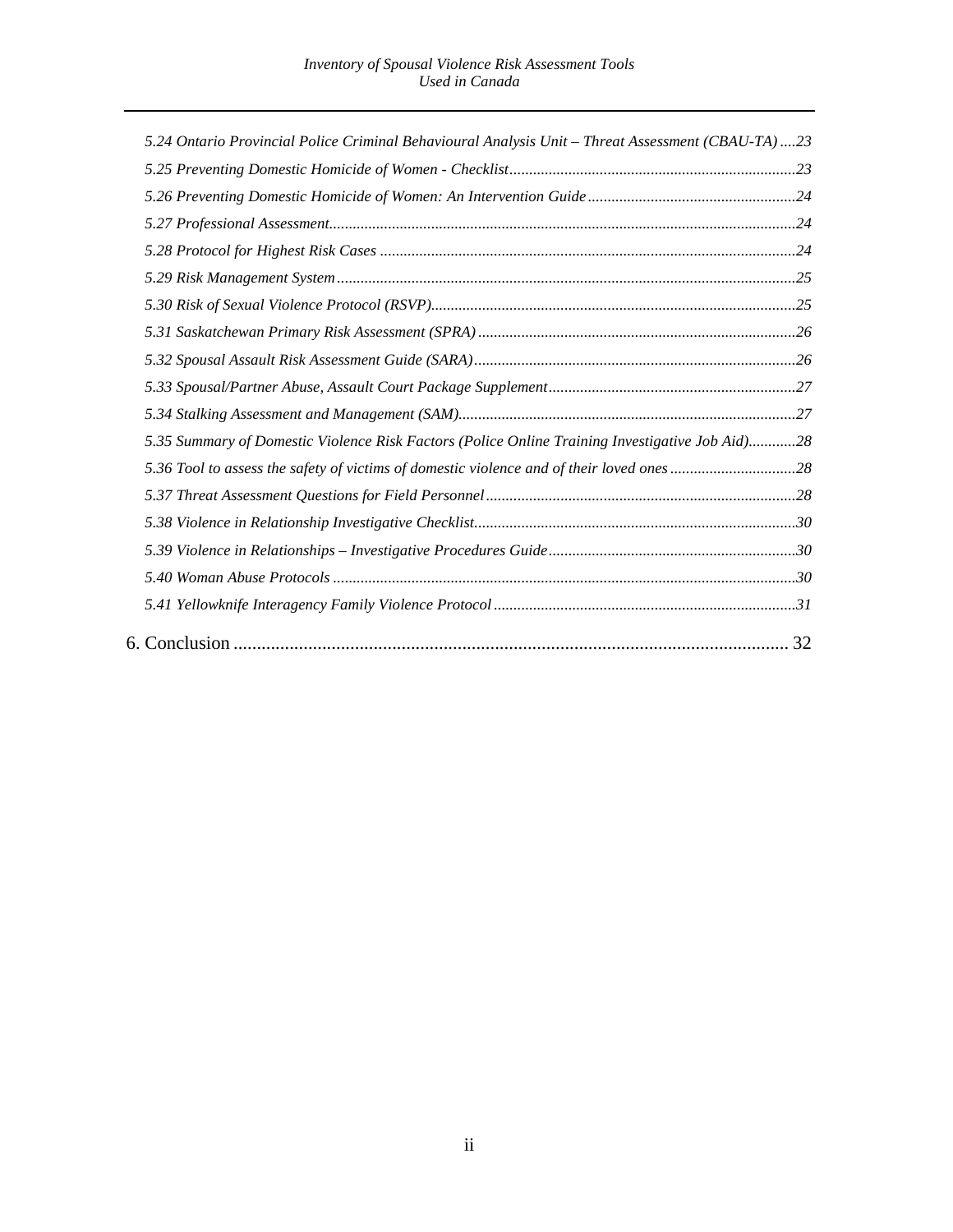# <span id="page-3-0"></span>**Acknowledgements**

Thank you to all the provincial/territorial representatives who contributed to this report. Your time and effort was essential to the development of this document.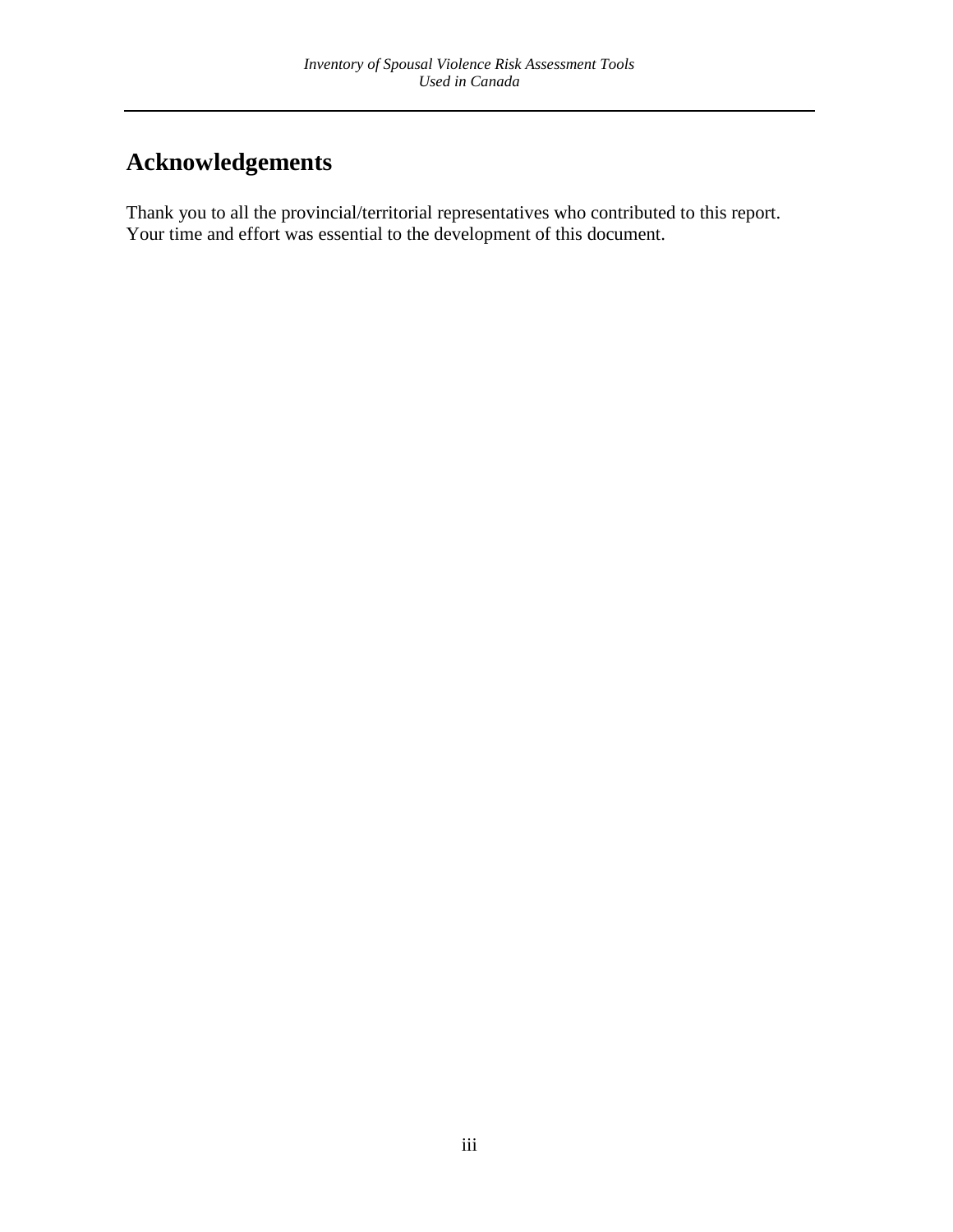# <span id="page-4-0"></span>1. Introduction

In 2004, collaborative efforts between the Department of Justice Canada, the British Columbia Institute Against Family Violence (BCIFV) and P. Randall Kropp, Ph.D., Stephen D. Hart, Ph.D. and Henrik Belfrage, Ph.D. led to the development of the Brief Spousal Assault Form for the Evaluation of Risk (B-SAFER). The motivation behind the development of B-SAFER was to provide criminal justice professionals with a concise and user-friendly tool that would facilitate risk assessment, support victims in their safety planning and reinforce the ultimate goal of reducing risk to victims of spousal violence.

After the development of the B-SAFER tool, Department of Justice Canada officials working in the area of family violence agreed that it would useful to identify other spousal violence risk assessment tools currently being used by criminal justice personnel in Canada.

# <span id="page-4-1"></span>2. Objective

The original objective of this project was to identify which (if any) spousal violence risk assessment tools are currently being used by criminal justice personnel (e.g. police, corrections, probation officers) with the goal of preventing future risk and harm to victims of spousal violence in Canada.

# <span id="page-4-2"></span>3. Methodology

The Family Violence Initiative Federal/Provincial/Territorial (FPT) List of Representatives was used as the initial point of contact following discussions at the FPT Family Violence meeting, held in August 2007. In some cases, additional or alternate contacts were made in order to provide a more thorough response. Each contact was asked which (if any) spousal violence risk assessment tools were being used by criminal justice personnel in their jurisdiction.

It was found that criminal justice personnel use a variety of tools and in some jurisdictions, work collaboratively with victim/social services. As such, the scope of this report was broadened to include risk assessment and case management tools, investigative checklists and protocols.

It is important to note that the tools, checklists and protocols outlined in this report are based on the current knowledge of the individuals contacted between January 2008 and September 2008 and is not exhaustive. It does, however, provide important and useful information that has not been gathered in this format and for this purpose. In fall 2008, a draft copy of the report was distributed via email to the jurisdictional officials who provided information for this inventory in addition to the authors of the tools in order to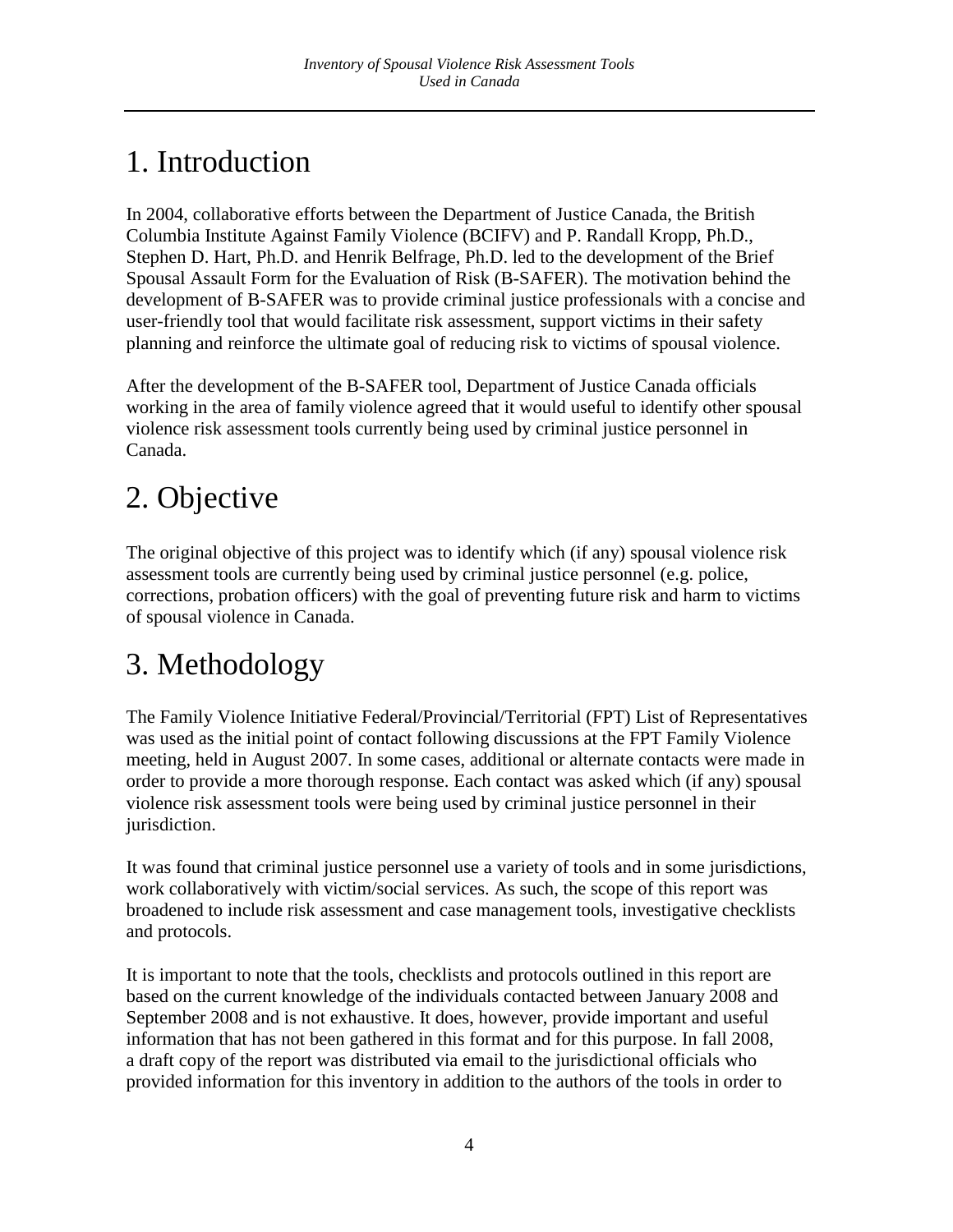provide an opportunity for comments and to verify the information contained in this report.

# <span id="page-5-0"></span>**3.1 Update**

In 2012, the Ad Hoc Federal/Provincial/Territorial Working Group on Family Violence was used as a point of contact to request updates to this Inventory. Representatives were asked to provide information on any changes to the risk assessment tools and protocols used in their jurisdiction. As a result, information from the following jurisdictions has been updated: Prince Edward Island, Québec, Ontario, Manitoba, Alberta, British Columbia, and the Northwest Territories.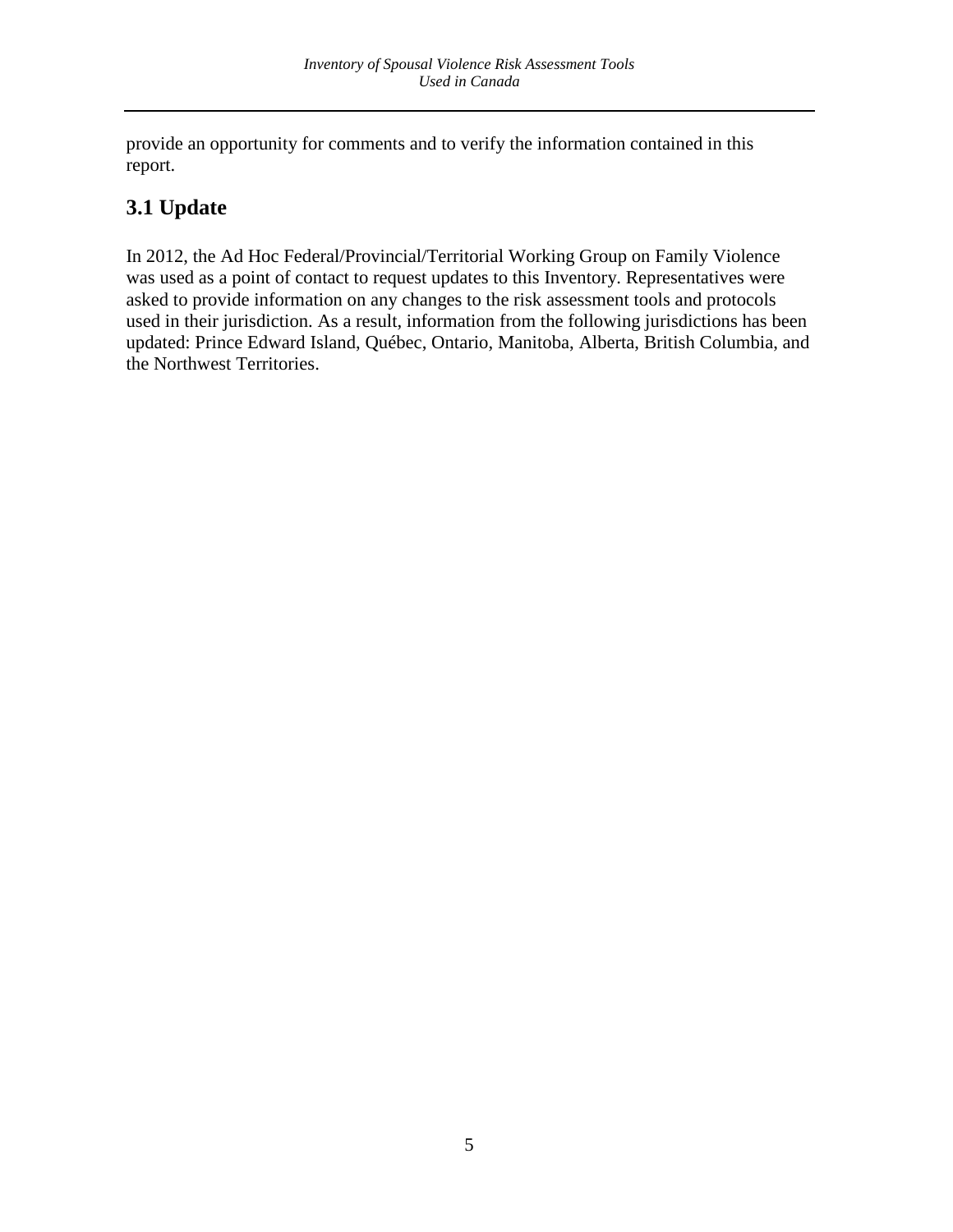# <span id="page-6-0"></span>4. Findings

Based on discussions with jurisdictional contacts, it was found that while validated risk assessment tools are being used, piloted or reviewed in some provinces/territories, criminal justice personnel are also working with other mechanisms such as investigative checklists, case management tools and interagency protocols, created by their organizations in order to serve their particular needs.

It is noteworthy that while spousal violence risk assessment tools are often designed to assess either risk of recidivism or lethality, investigative checklists or case management tools do not have predictive value. However, in speaking with jurisdictional officials, these instruments serve an important purpose in facilitating efforts to:

- 1. develop an appropriate safety plan and response to threats for victims;
- 2. raise awareness among front-line police officers regarding the issues and risk factors surrounding spousal violence;
- 3. provide evidence for pre-trial and post-sentence decisions; and
- 4. assist in developing risk/need plans for spousal violence offenders.

The chart that follows provides a summary of spousal violence risk assessment tools, investigative checklists, case management tools and protocols.<sup>[1](#page-0-0)</sup> It is organized by the province or territory where they are in use. Descriptions of these tools are then presented in alphabetical order by the title of the tool.

<span id="page-6-1"></span> $1$  The terminology used throughout this report (e.g. risk assessment, threat assessment, danger assessment) reflects the terms provided by the jurisdictions.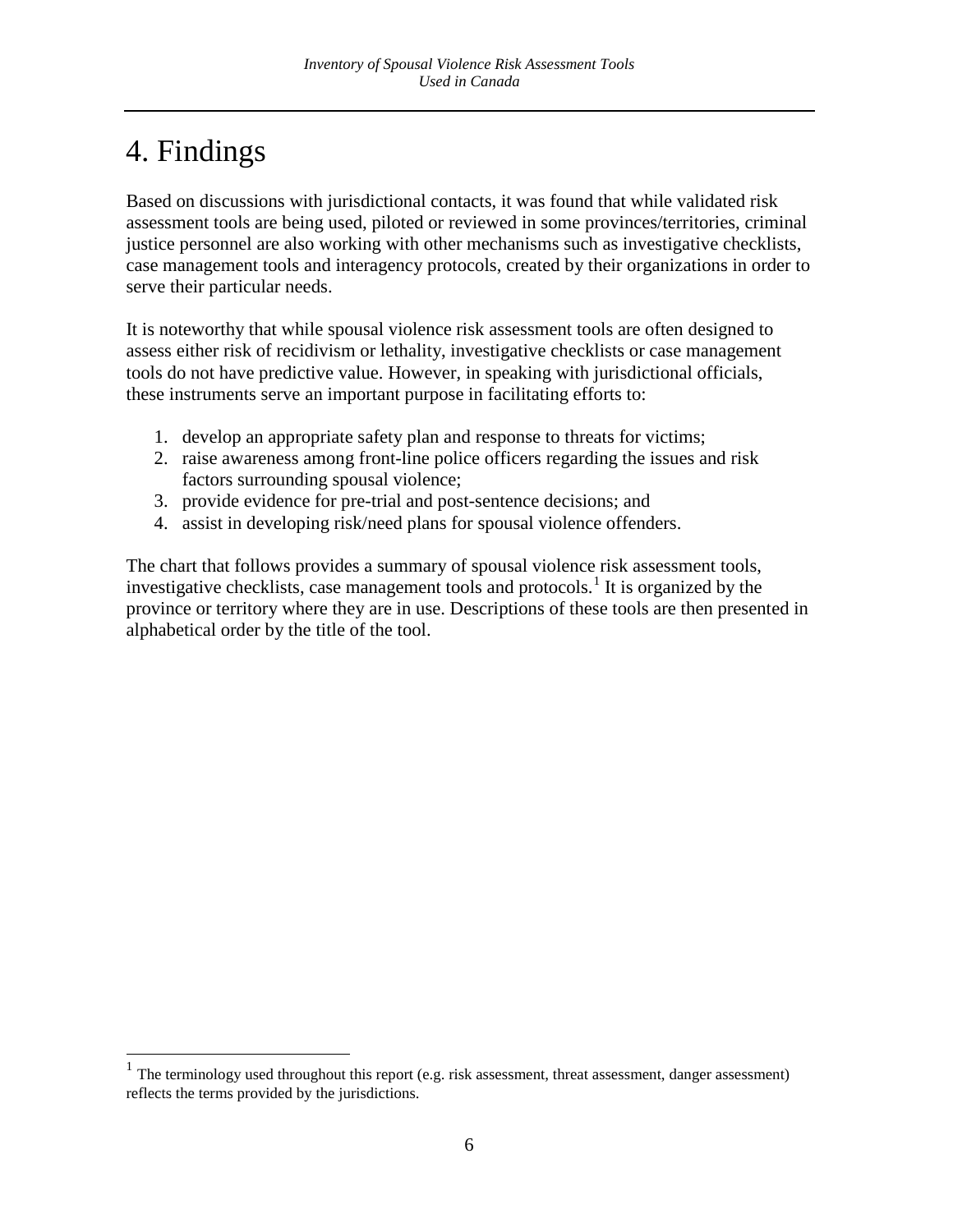# <span id="page-7-0"></span>**4.1 Summary by Jurisdiction**

| <b>Province or Territory</b> | Spousal Violence Risk Assessment Tools/Investigative Checklists/Case<br><b>Management Tools/Protocols</b>                                                                                 |  |
|------------------------------|-------------------------------------------------------------------------------------------------------------------------------------------------------------------------------------------|--|
| Newfoundland and             | Spousal Assault Risk Assessment (SARA) (Correctional Services)<br>$\circ$                                                                                                                 |  |
| Labrador                     | Level of Service Case Management Inventory (LS/CMI) (Adult Probation Services)<br>$\circ$                                                                                                 |  |
|                              | Violence in Relationship Investigative Checklist (RCMP)<br>$\circ$<br>Spousal/Partner Abuse, Assault Court Package Supplement (RCMP)<br>$\circ$                                           |  |
|                              |                                                                                                                                                                                           |  |
| Prince Edward Island         | Domestic Violence Police Investigation Checklist (municipal police departments and RCMP)<br>$\circ$                                                                                       |  |
|                              | Level of Service Inventory-Revised (LSI-R) (Community and Correctional Services)<br>$\circ$<br>Woman/Spousal Abuse Protocols in the following sectors: Police, Probation Services, Victim |  |
|                              | $\circ$<br>Services, Adult Custody, Family Law Centre, Clinical Services, Turning Point Program, Financial<br>Assistance and Hospital Emergency Rooms                                     |  |
|                              | Court Information Package (police, RCMP)<br>$\circ$                                                                                                                                       |  |
|                              | Decision-Making Assessment Protocol for Domestic Violence (D-MAP DV) (Probation Services)<br>$\circ$                                                                                      |  |
|                              |                                                                                                                                                                                           |  |
| Nova Scotia                  | High Risk Case Coordination Protocol Framework (police, Victim Services, Community<br>$\circ$<br>Corrections staff, transition houses, men's intervention programs and child welfare)     |  |
|                              | Ontario Domestic Assault Risk Assessment (ODARA) (RCMP, municipal police departments,<br>$\circ$                                                                                          |  |
|                              | military police and Correctional Services) <sup>2</sup>                                                                                                                                   |  |
|                              | Level of Service Case Management Inventory (LS/CMI) (Correctional Services) <sup>3</sup><br>$\circ$                                                                                       |  |
|                              | Domestic Violence Inventory <sup>4</sup> (DVI) (Correctional Services)<br>$\circ$                                                                                                         |  |
|                              | Danger Assessment (transition houses, Child Welfare Services and Victim Services)<br>$\circ$                                                                                              |  |
| New Brunswick                | Brief Spousal Assault Form for the Evaluation of Risk (B-SAFER) (municipal police<br>$\circ$                                                                                              |  |
|                              | departments, RCMP, Moncton DV Court) <sup>5</sup><br>Spousal Assault Risk Assessment (SARA) (Correctional and Probation Services)                                                         |  |
|                              | $\circ$<br>Ontario Domestic Assault Risk Assessment (ODARA) (Probation Services)<br>$\circ$                                                                                               |  |
|                              | Aid to Safety Assessment Planning (ASAP) (Domestic Violence interveners and Victim<br>$\circ$                                                                                             |  |
|                              | Services)                                                                                                                                                                                 |  |
|                              | Risk Management System (Child Protection Services)<br>$\circ$                                                                                                                             |  |
|                              | Provincial Court-Domestic Violence, Moncton (Prosecution Services, Probation Services, Victim<br>$\circ$                                                                                  |  |
|                              | Services, Courts, Legal Aid Services and police departments rely upon their respective Risk<br>Assessment tools and an RCMP district uses B-Safer and is piloting the use of a police     |  |
|                              | Checklist Form ED6092 and ED6093)                                                                                                                                                         |  |
|                              | Level of Service Case Management Inventory (LS/CMI) (Probation Services, provincial<br>$\circ$<br>institution staff)                                                                      |  |
|                              | Danger Assessment (Victim Services and Domestic Violence Interveners)<br>$\circ$                                                                                                          |  |
|                              | Woman Victims of Abuse Protocols- Government response to woman abuse<br>$\circ$                                                                                                           |  |
|                              |                                                                                                                                                                                           |  |
| Québec                       | Guide d'Intervention Info-Social pour prévenir les homicides intrafamiliaux (Ministère de la<br>$\circ$<br>Santé et des Services sociaux)                                                 |  |
|                              | Cross-sectoral memoranda on domestic violence intervention (Agences de la Santé et des<br>$\circ$                                                                                         |  |
|                              | Services Sociaux du Québec, police services, judicial services, correctional services, shelters                                                                                           |  |
|                              | for female victims of domestic violence, victims of crime assistance centres, organizations that                                                                                          |  |
|                              | help violent men, and other regional partners)                                                                                                                                            |  |

<sup>&</sup>lt;sup>2</sup> In Nova Scotia, Correctional Services will use the ODARA for case management purposes when one has not been completed by police and/or for prioritizing candidates' selection for the in-house domestic violence

<span id="page-7-1"></span>education program –Respectful Relationships.<br><sup>3</sup> LS/CMI is an optional risk assessment tool as of January 2009.

<span id="page-7-3"></span><span id="page-7-2"></span>

<sup>&</sup>lt;sup>4</sup> The DVI is an optional risk assessment tool as of January 2009.<br><sup>5</sup> Municipal Police across New Brunswick are transitioning to a single risk assessment tool, ODARA.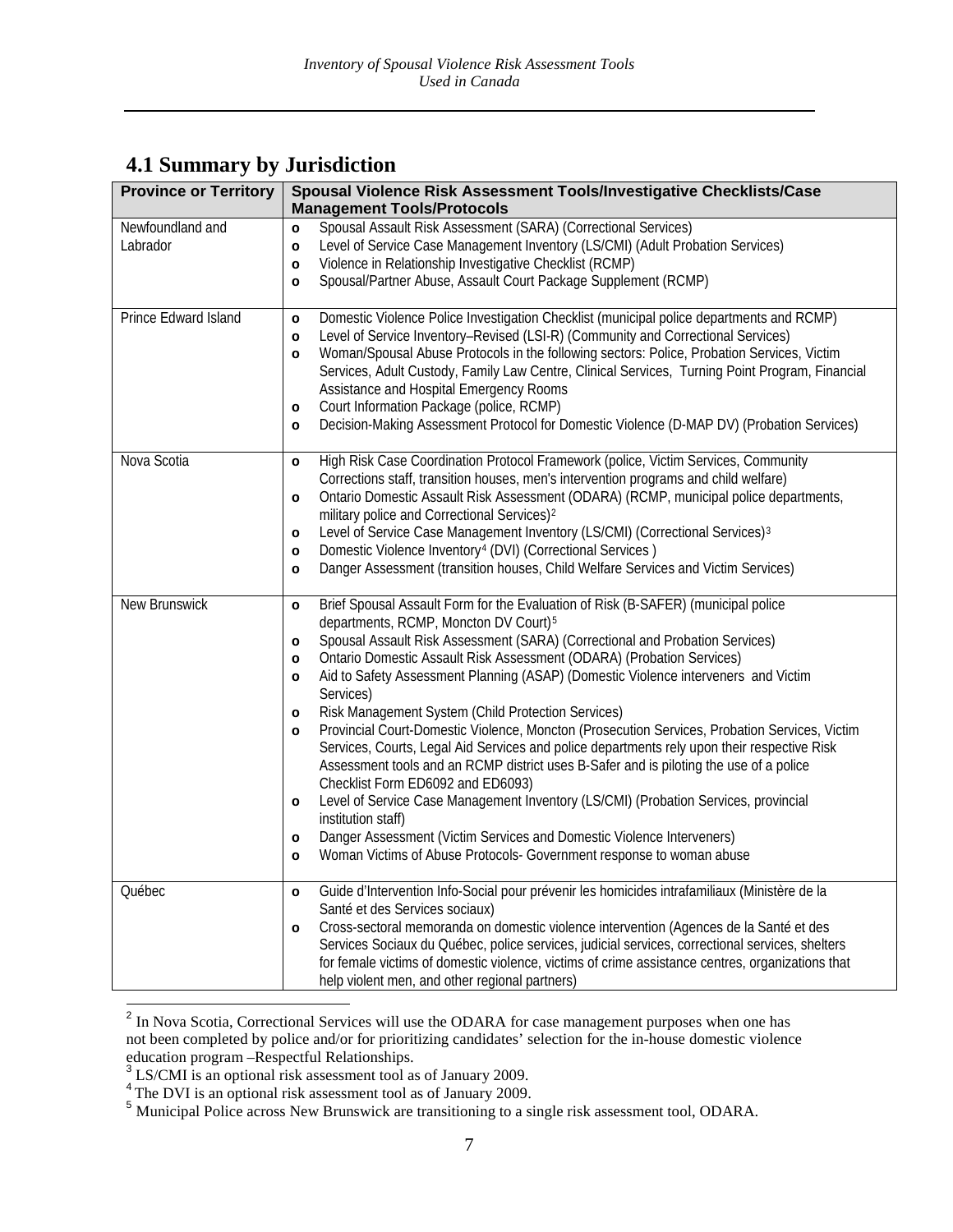|                  | Tool to assess the level to which the safety of victims of domestic violence and of their loved<br>$\circ$<br>ones is compromised (Carrefour Sécurité en violence conjugale)<br>Preventing Domestic Homicide of Women: An Intervention Guide (Interdisciplinary Research<br>$\circ$<br>Centre on Family Violence and Violence against Women (CRI-VIFF) in collaboration with the<br>Fédération des resources d'hébergement pour femmes violentées et en difficulté)<br>Intervenir auprès des hommes en vue de prévenir l'homicide conjugal (CRI-VIFF in<br>$\circ$<br>collaboration with the Association à cœur d'homme - Réseau d'aide aux hommes pour une<br>société sans violence)<br>Prévenir l'homicide de la conjointe - Aide-mémoire (Drouin, Christine, Myriam Dubé and<br>$\circ$<br>Jocelyn Lindsay in collaboration with Gilles Rondeau, the Service de police de la Ville de<br>Montréal and the Service de police de la Ville de Québec)                                                       |
|------------------|-------------------------------------------------------------------------------------------------------------------------------------------------------------------------------------------------------------------------------------------------------------------------------------------------------------------------------------------------------------------------------------------------------------------------------------------------------------------------------------------------------------------------------------------------------------------------------------------------------------------------------------------------------------------------------------------------------------------------------------------------------------------------------------------------------------------------------------------------------------------------------------------------------------------------------------------------------------------------------------------------------------|
| Ontario          | OPP Criminal Behavioural Analysis Unit - Threat Assessment (OPP unit responsible for<br>$\circ$<br>providing investigative assistance, support and training in the management of all occurrences<br>that have a potential for targeted violence.<br>Ontario Domestic Assault Risk Assessment (ODARA) (OPP Threat Assessment Unit, other<br>$\circ$<br>police services)<br>Spousal Assault Risk Assessment (SARA) (OPP Threat Assessment Unit)<br>$\circ$<br>Domestic Violence Supplementary Report Form (DVSRF) (police, currently under review by the<br>$\circ$<br>Ministry of Community Safety and Corrections Services)<br>Bail Safety Program Interview Checklist (police)<br>$\circ$                                                                                                                                                                                                                                                                                                                  |
| Manitoba         | Family Violence Risk Factor Checklist (Victim Services)<br>$\circ$<br>Professional assessment by social workers<br>$\circ$<br>Level of Service/Case Management Inventory - LS/CMI (Adult Correctional Centres and Adult<br>$\circ$<br><b>Probation Services)</b>                                                                                                                                                                                                                                                                                                                                                                                                                                                                                                                                                                                                                                                                                                                                            |
| Saskatchewan     | Saskatchewan Primary Risk Assessment (SPRA)(Probation Services)<br>$\circ$<br>Offender Risk Assessment Management System - Primary Risk Assessment (ORAMS-PRA)<br>$\circ$<br>(Correctional Services)<br>Ontario Domestic Assault Risk Assessment (ODARA) (provincial correctional centres,<br>$\circ$<br>Probation Services, domestic violence caseworkers associated with domestic violence courts<br>and police-based victim services programs)                                                                                                                                                                                                                                                                                                                                                                                                                                                                                                                                                           |
| Alberta          | Threat assessment is performed by the Integrated Threat and Risk Assessment Centre (I-<br>$\circ$<br>TRAC) to offer assistance to all law enforcement and criminal justice agencies; including<br>prosecutors and corrections, in the management of high risk non-domestic, domestic violence,<br>criminal harassment and stalking occurrences. I-TRAC offers access to certified threat<br>assessors and a forensic psychologist and a representative from Alberta Human Services<br>Family Violence Investigation Report (FVIR) (RCMP, municipal police and First Nations police<br>o<br>services)<br>Spousal Assault Risk Assessment (SARA) (I-TRAC)<br>$\circ$<br>Ontario Domestic Assault Risk Assessment (ODARA) (I-TRAC)<br>$\circ$<br>Stalking Assessment and Management (SAM) (police, RCMP, I-TRAC)<br>$\circ$<br>HCR-20 (police, RCMP, I-TRAC)<br>$\circ$<br>Risk of Sexual Violence Protocol (RSVP) (I-TRAC)<br>$\circ$<br>Psychopathy Checklist (I-TRAC)<br>o<br>Static 99 (I-TRAC)<br>$\circ$ |
| British Columbia | Spousal Assault Risk Assessment (SARA) (Correctional Services, Domestic Violence and<br>$\circ$<br>Criminal Harassment Unit, Vancouver Police Department)                                                                                                                                                                                                                                                                                                                                                                                                                                                                                                                                                                                                                                                                                                                                                                                                                                                   |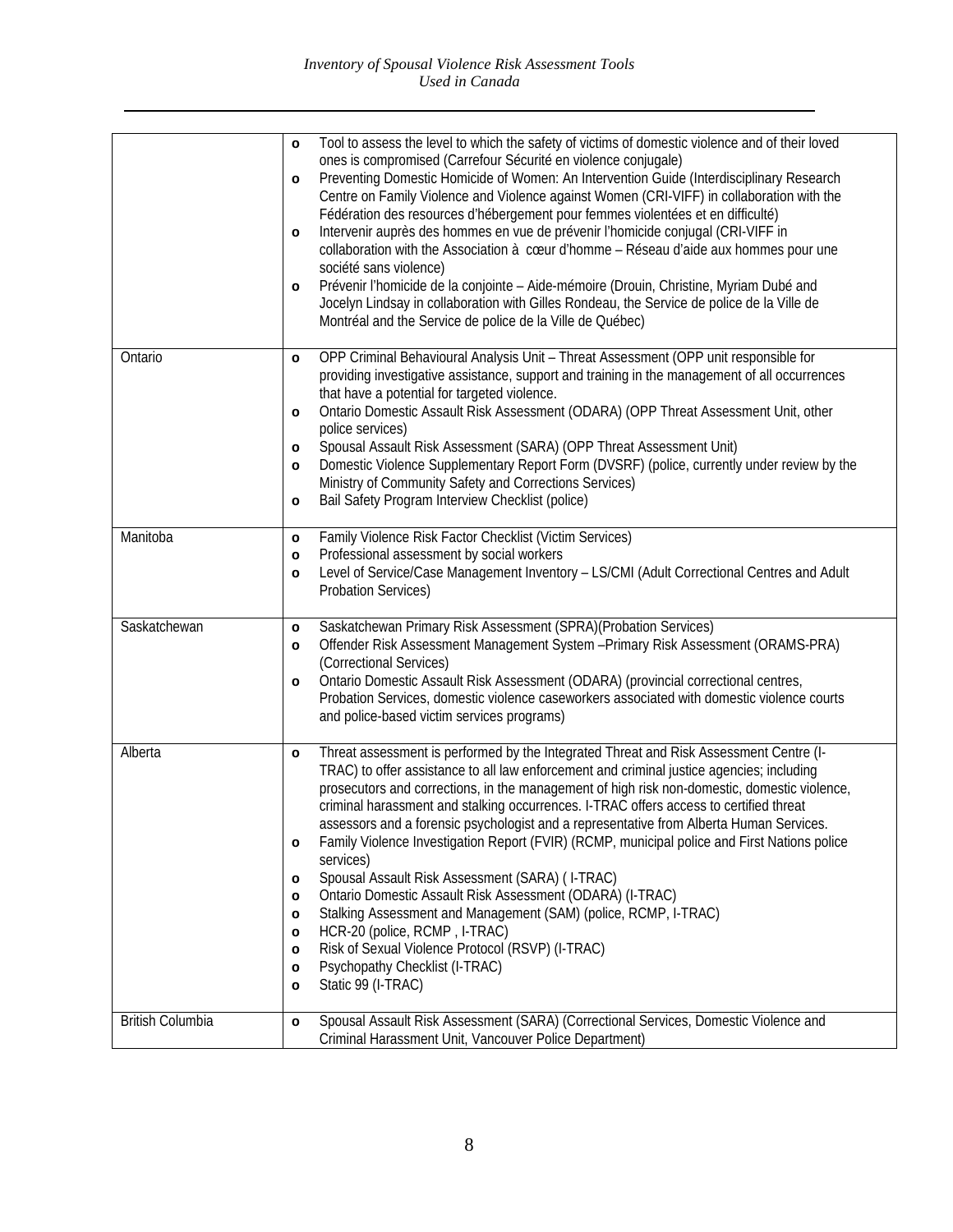|                       | B-SAFER (revised version) (RCMP, municipal police)<br>$\circ$<br>Aid to Safety Assessment Planning (ASAP) <sup>6</sup> (Victim Services)<br>$\circ$<br>Stalking and Assessment Management (SAM) (Domestic Violence and Criminal Harassment Unit,<br>$\circ$<br>Vancouver Police Department and the Behavioural Sciences Unit of the RCMP, Surrey, British<br>Columbia)<br>HCR-20 (Domestic Violence and Criminal Harassment Unit, Vancouver Police Department and<br>$\circ$<br>the Behavioural Sciences RCMP, Surrey, British Columbia)<br>Threat Assessment Questions for Field Personnel (Domestic Violence and Criminal<br>$\circ$<br>Harassment Unit, Vancouver Police Department)<br>Summary of Domestic Violence Risk Factors (Police Online Training Investigative Job Aid)<br>$\circ$<br>(Police)<br>Violence in Relationships - Investigative Procedures Guide (RCMP)<br>$\circ$<br>Factors to Consider When Domestic Violence Safety Planning (the tool is available for use by<br>$\circ$<br>all government-funded victim support workers)<br>Protocol for Highest Risk Cases (police, Crown, child protection, corrections, victim services)<br>$\circ$ |
|-----------------------|----------------------------------------------------------------------------------------------------------------------------------------------------------------------------------------------------------------------------------------------------------------------------------------------------------------------------------------------------------------------------------------------------------------------------------------------------------------------------------------------------------------------------------------------------------------------------------------------------------------------------------------------------------------------------------------------------------------------------------------------------------------------------------------------------------------------------------------------------------------------------------------------------------------------------------------------------------------------------------------------------------------------------------------------------------------------------------------------------------------------------------------------------------------------|
| Northwest Territories | Ontario Domestic Assault Risk Assessment (ODARA) (RCMP, shelter workers, victim services)<br>$\circ$<br>Currently reviewing tools used by Alberta (RCMP)<br>$\circ$<br>Yellowknife Interagency Family Violence Protocol (involves YWCA Alison McAteer House (local<br>$\circ$<br>family violence shelter), Centre for Northern Families, Public Prosecution Service of Canada,<br>NWT Regional Office, Yellowknife RCMP Detachment, Stanton Territorial Health Authority,<br>Yellowknife Health and Social Services Authority, Canada/NWT Service Centre, Income<br>Security Programs and Yellowknife Victim Services)                                                                                                                                                                                                                                                                                                                                                                                                                                                                                                                                               |
| Yukon                 | Spousal Assault Risk Assessment (SARA) (Correctional and Probation Services, RCMP)<br>o<br>Level of Service Inventory - Revised (LSI-R) (Probation Services)<br>$\circ$                                                                                                                                                                                                                                                                                                                                                                                                                                                                                                                                                                                                                                                                                                                                                                                                                                                                                                                                                                                              |
| Nunavut               | Offender Risk Assessment Management System - Primary Risk Assessment (ORAMS-PRA)<br>$\circ$<br>(Correctional Services)<br>Currently reviewing LS/CMI for future use (Correctional Services)<br>$\circ$                                                                                                                                                                                                                                                                                                                                                                                                                                                                                                                                                                                                                                                                                                                                                                                                                                                                                                                                                               |

<span id="page-9-0"></span> <sup>6</sup> Collaborative efforts between victim services and criminal justice personnel have been established locally in some areas of the province.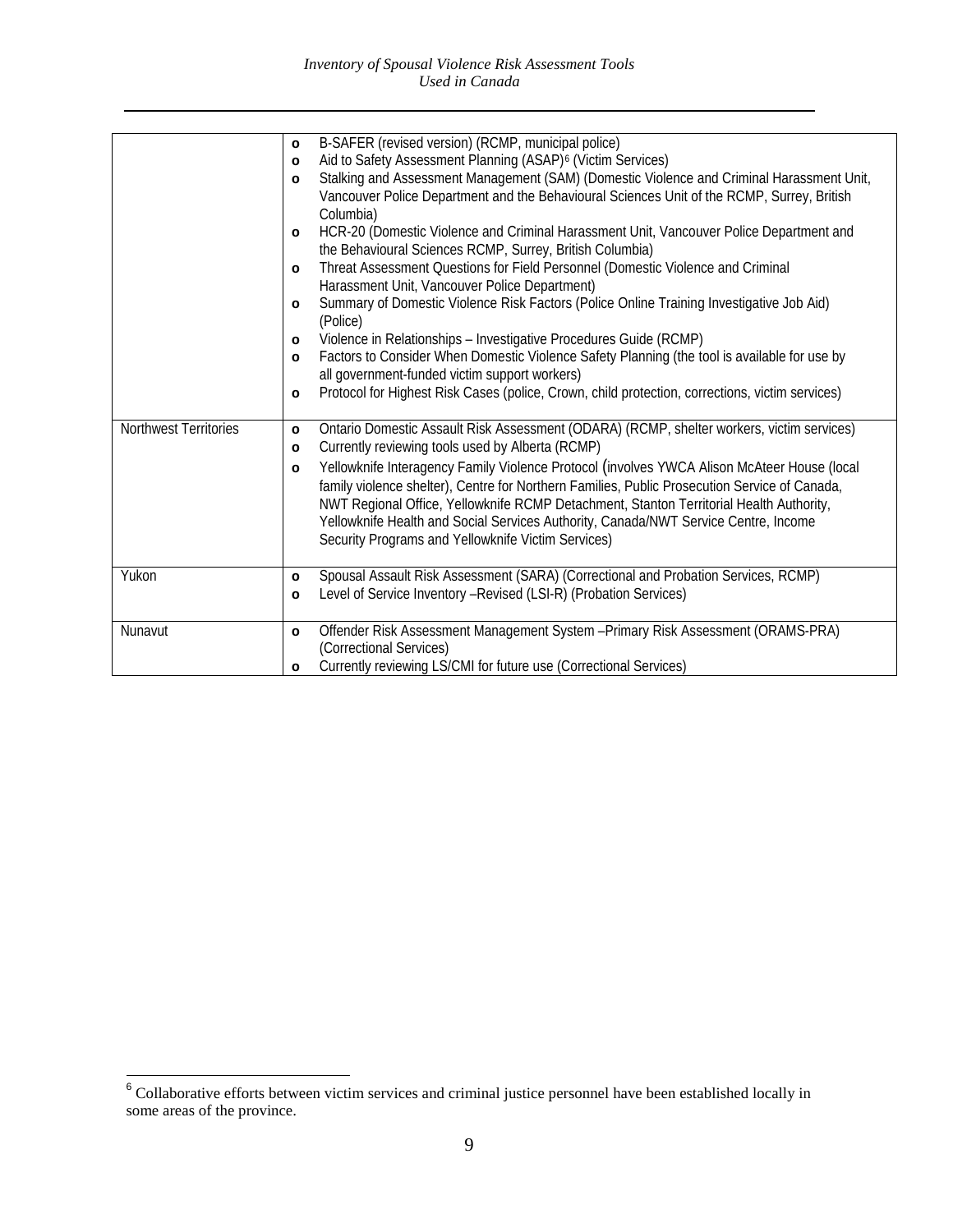# <span id="page-10-0"></span>5. Description of Tools, Investigative Checklists and Protocols

# <span id="page-10-1"></span>**5.1 Aid to Safety Assessment Planning (ASAP)**

The Aid to Safety Assessment Planning is a manual that was created as a result of a partnership between the Victim Services and Crime Prevention Division, BC Ministry of Public Safety and the BC Institute Against Family Violence. The objective of this manual is to reduce the risk of violence by providing a comprehensive and coordinated safety management strategy that victim service workers can use in cooperation with other relevant justice agencies to support women in making safety assessment decisions.

It was designed to examine the risk factors from the victim's perspective and emphasizes the need for relevant agencies and the victim to work together and, where appropriate, share information on known risk factors. The manual and sample worksheet incorporates items from established tools such as the Spousal Assault Risk Assessment (SARA) and the Brief Spousal Assault Form for Evaluation of Risk (B-SAFER) to create appropriate safety plans.

The ASAP<sup>[7](#page-9-0)</sup> manual outlines eleven (11) Abuser Factors that identify the abuser's actions that increase a woman's risk of being abused or decrease her level of safety.

#### **11 Abuser Factors**

- 1. Abuser's Violence
- 2. Violent Threats, Ideation and Intent
- 3. Escalation of Physical/Sexual Violence or Threats
- 4. Violations of Civil and Criminal Court Orders
- 5. Negative Attitudes about Violence against Women in Relationships
- 6. Other Criminality
- 7. Response to Shifts in Power and Control Dynamics
- 8. Employment or Financial Problems
- 9. Substance Use Problems
- 10. Mental Health Problems
- 11. Other Abuser Factors e.g. Access to Firearms, Significant Life Change

It also includes twelve (12) Safety Support Factors that outline what a victim needs to ensure the best possible safety plan while identifying barriers to her safety.

#### **Safety Support Factors**

- 1. Level of Personal Support
- 2. Living Situation

<sup>3.</sup> Level of Fear

<span id="page-10-2"></span> $<sup>7</sup>$  Reprinted with permission.</sup>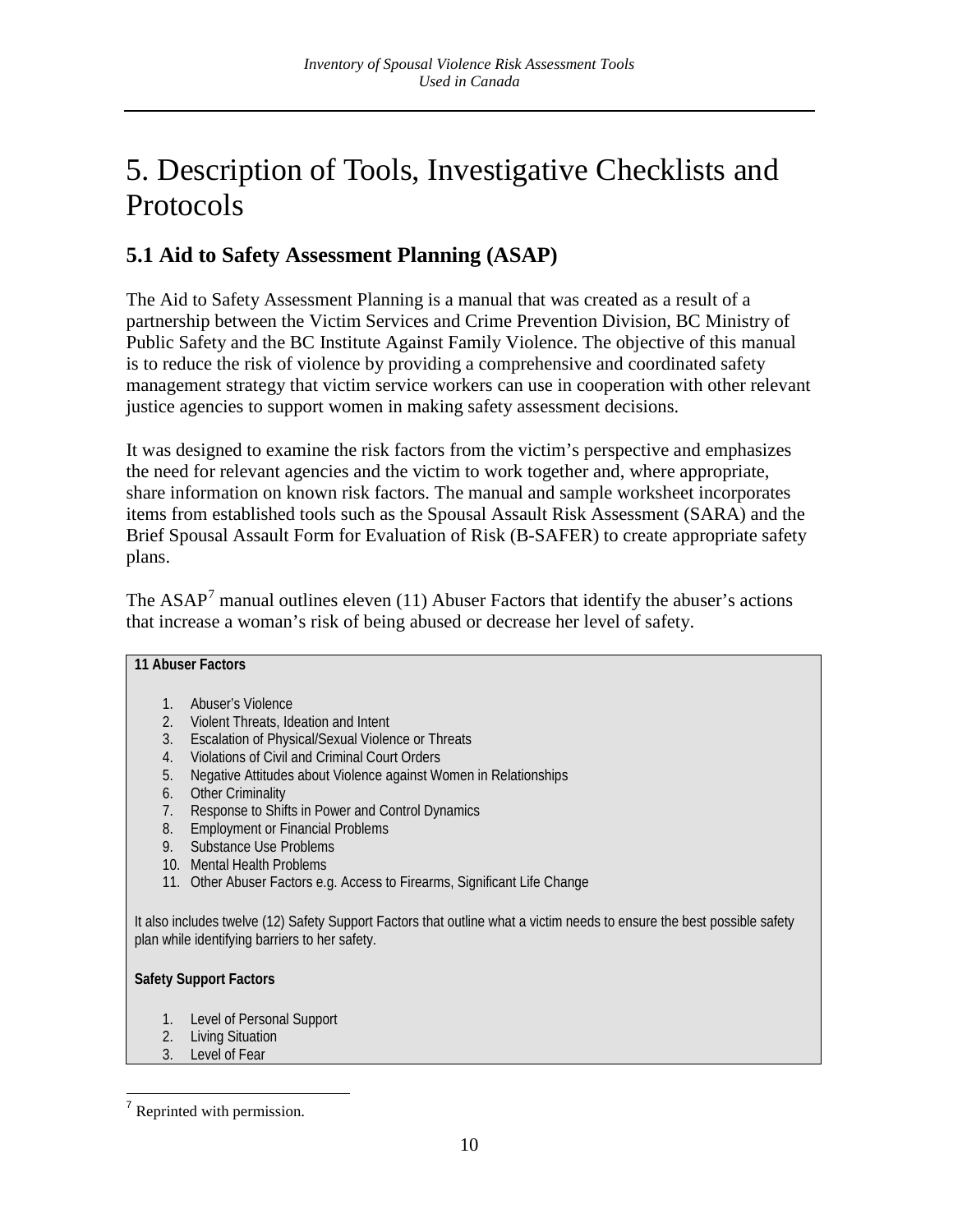- 4. Barriers Created by Social Attitudes or Beliefs
- 5. Impacts of Abuse
- 6. Employment and Financial Concern
- 7. Child-related Concerns
- 8. Substance Abuse
- 9. Access to Services
- 10. Responsivity to Services
- 11. Provision of Information
- 12. Coordination of Services

Overall, there are five (5) key steps in using the ASAP manual:

- 1. Gather the information;
- 2. Identify the presence and relevance of abuser and safety support factors;
- 3. Develop risk scenarios;
- 4. Work with the woman on her safety plan and;
- 5. Note priority actions.

The ASAP manual is currently being used by domestic violence intervenors and Victim Services in New Brunswick. In British Columbia, collaborative efforts between Victim Services and criminal justice personnel have been established locally in some areas of the province.

To order a copy of the ASAP manual, please visit the Centre for Counselling and Community Safety, Justice Institute of British Columbia web site:

[http://www.jibc.ca/programs-courses/schools-departments/school-community-social](http://www.jibc.ca/programs-courses/schools-departments/school-community-social-justice/centre-counselling-community-safety/student-resources/publications-videos/manuals)[justice/centre-counselling-community-safety/student-resources/publications](http://www.jibc.ca/programs-courses/schools-departments/school-community-social-justice/centre-counselling-community-safety/student-resources/publications-videos/manuals)[videos/manuals](http://www.jibc.ca/programs-courses/schools-departments/school-community-social-justice/centre-counselling-community-safety/student-resources/publications-videos/manuals) (date accessed: June 6, 2013)

# <span id="page-11-0"></span>**5.2 Alberta Integrated Threat and Risk Assessment Centre (I-TRAC)**

Threat assessment is performed by I-TRAC to offer assistance to all law enforcement and criminal justice agencies; including prosecutors and corrections, in the management of high risk non-domestic, domestic violence, criminal harassment and stalking occurrences. The head office is located at ALERT West Campus Edmonton, Alberta.

I-TRAC services include: assessing the level of risk an individual poses, providing case management strategies, training, safety planning, expert testimony and facilitating access to certified threat assessors, forensic psychology and external agencies including other mental health, and specialized law-enforcement and criminal justice units. Additionally, I-TRAC facilitates requests to create new identities for victims of abuse under the Confidential Services for Victims of Abuse (CSVA) Program.

Some of the benefits of I-TRAC involvement include: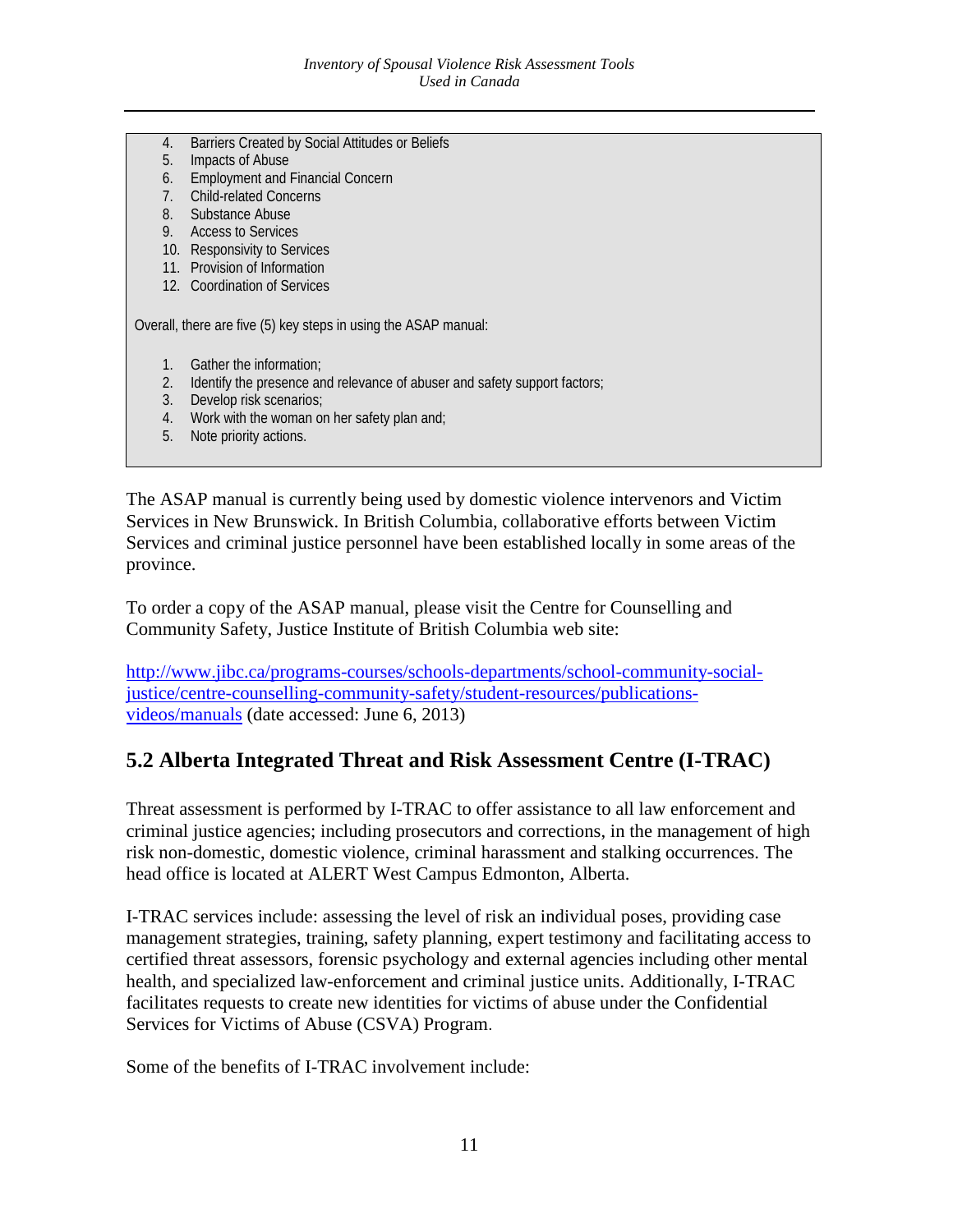- stakeholders are better informed on the potential for violence and/or other risks posed by a subject;
- in an effort to manage violence risk, investigators are provided with case management suggestions that may include; victim safety planning, offender management and other case specific details including information from other available resources;
- criminal and family courts have access to all known pertinent and current subject history, as contained in the completed threat assessment.

# <span id="page-12-0"></span>**5.3 Bail Safety Program Interview Checklist**

The Bail Safety Interview Checklist is used by police in Ontario to facilitate an in-depth exploration of numerous factors related to victim safety and risk of future domestic violence. The checklist includes a review of domestic violence risk factors used by police in Ontario as well as domestic violence lethality and recidivism research. The interview focuses on a number of areas:

- History of the relationship;
- Details of the family composition including questions pertaining to children, where applicable;
- Issues of power and control revealed by the behavior of the accused in the relationship;
- The victim's perception of risk;
- The risk factor checklist completed by the police.

# <span id="page-12-1"></span>**5.4 Brief Spousal Assault Form for the Evaluation of Risk (B-SAFER)**

The Brief Spousal Assault Form for the Evaluation of Risk (B-SAFER) was developed collaboratively by the British Columbia Institute Against Family Violence, P. Randall Kropp, Ph.D., Stephen D. Hart, Ph.D., Henrik Belfrage, Ph.D. and the Department of Justice Canada.

The development of the B-SAFER tool was based on a number of objectives: to facilitate the work of criminal justice professionals in assessing risk in spousal violence cases, guide the professionals to obtain relevant information necessary to assess level of risk, assist victims in safety planning and ultimately work to prevent future harm and more critical incidents.

This tool includes a checklist of ten (10) risk factors<sup>[8](#page-10-2)</sup> and an interview quide. The first five (5) risk factors relate to a person's history of intimate partner violence:

- 1. Violent Acts
- 2. Violent Threat or Thoughts
- 3. Escalation

<span id="page-12-2"></span> <sup>8</sup> Reprinted with permission.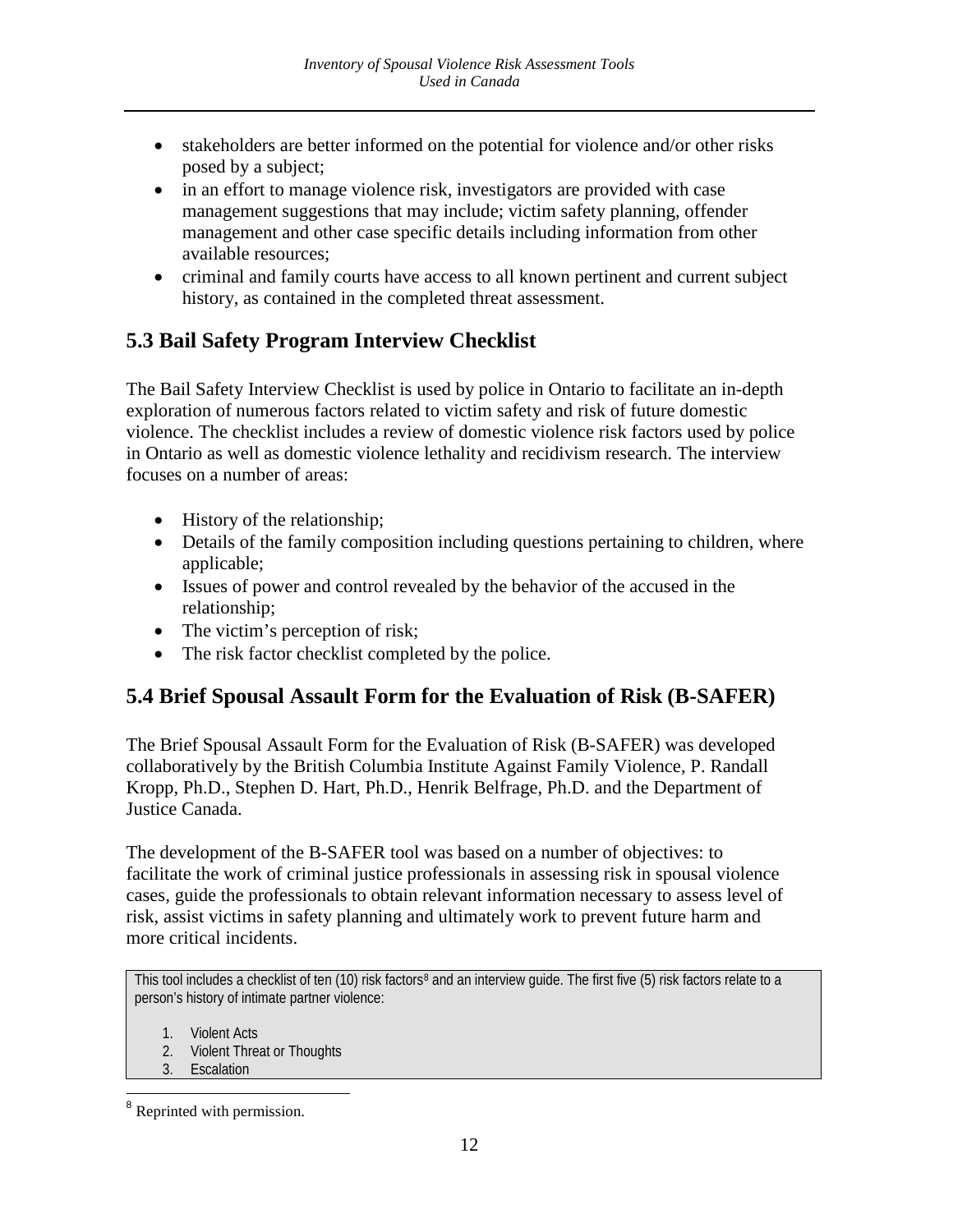- 4. Violations of Court Orders
- 5. Violent Attitudes

The second section relates to a person's history of psychological (personal) and social (interpersonal) adjustment problems:

- 6. General Criminality
- 7. Intimate Relationship Problems
- 8. Employment Problems
- 9. Substance Use Problems
- 10. Mental Health Problems

The B-SAFER also includes a Recommended Risk Management Strategies section regarding monitoring/surveillance, control/supervision, assessment/treatment and victim safety planning in addition to a conclusory opinions section regarding case prioritization, life-threatening violence, imminent violence and likely victims.

In New Brunswick, B-SAFER is being used by the Moncton Domestic Violence Court and RCMP and municipal police departments.<sup>[9](#page-12-2)</sup> British Columbia has adopted a revised B-SAFER, under exclusive licence, that includes a section containing specific questions concerning victim vulnerability factors.

For more information on this tool, please refer to the following websites. [http://www.justice.gc.ca/eng/rp-pr/fl-lf/famil/rr05\\_fv1-rr05\\_vf1/index.html](http://www.justice.gc.ca/eng/rp-pr/fl-lf/famil/rr05_fv1-rr05_vf1/index.html) (date accessed: June 6, 2013)

<span id="page-13-0"></span><http://www.proactive-resolutions.com/> (date accessed: June 6, 2013.)

## **5.5 Court Information Package**

In Prince Edward Island, all municipal police departments and the RCMP currently use a Court Information Package designed specifically to capture information in domestic violence cases.

## <span id="page-13-1"></span>**5.6 Cross-sectoral memoranda on domestic violence**

<span id="page-13-2"></span>In accordance with the 2012–2017 Québec government action plan on domestic violence, the Québec Ministry of Health and Social Services, through the Agences de Santé et de Services sociaux, is in charge of coordinating the roundtables entitled <<Tables de concertation intersectorielle en matière de violence conjugale>>. These cross-sectoral tables on domestic violence exist in 16 regions of Québec and bring together all partners working in domestic violence intervention (health and social services, police services, judicial services, correctional services, education stakeholders and community partners). In

<sup>&</sup>lt;sup>9</sup> Municipal police across New Brunswick are transitioning to a single risk assessment tool, ODARA.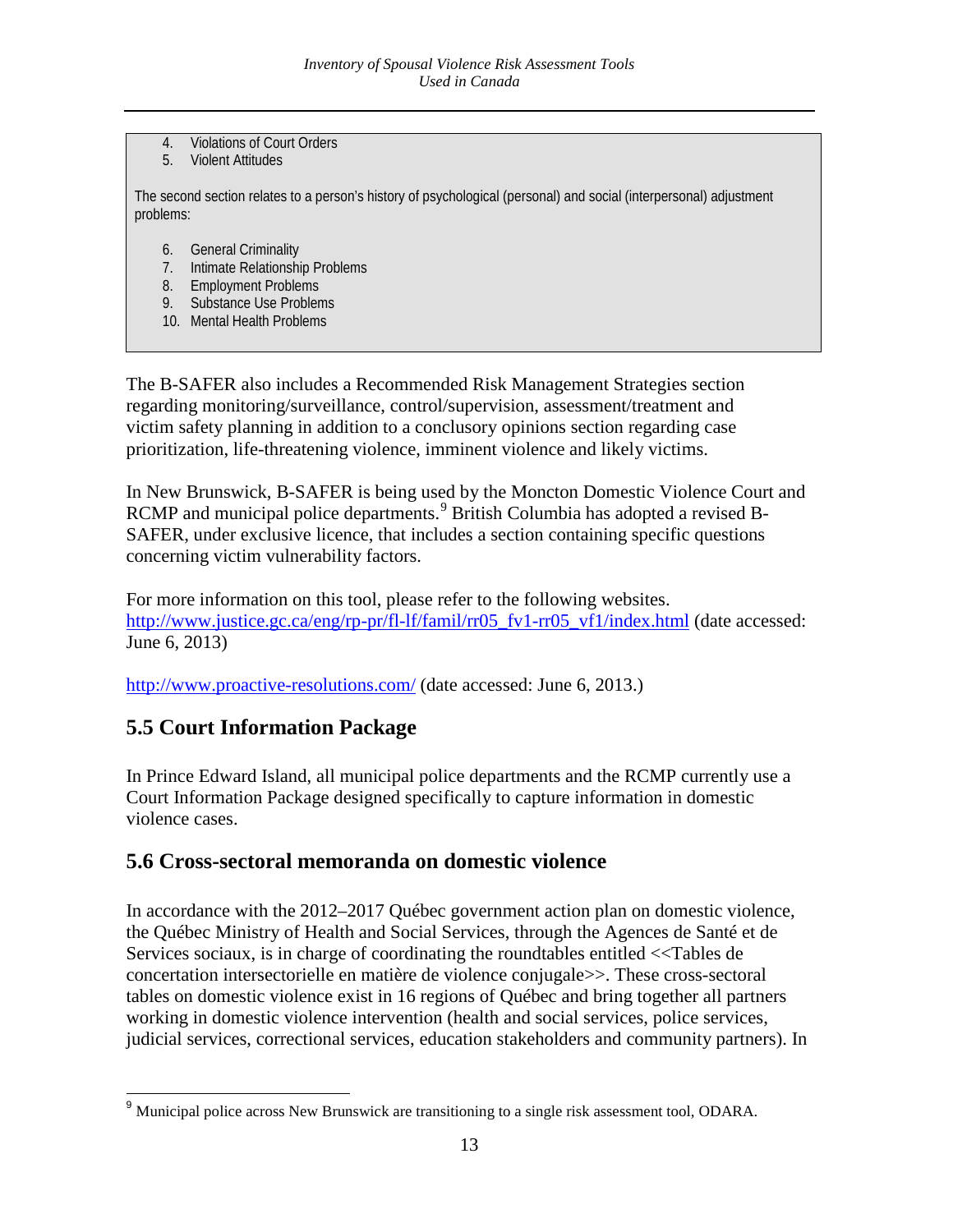most regions of Québec, the partners have signed memoranda of understanding to work together to protect victims of domestic violence and their loved ones.

### <span id="page-14-0"></span>**5.7 Danger Assessment**

The Danger Assessment is used by Victim Services and domestic violence intervenors in New Brunswick. In Nova Scotia, staff of transition houses, Victim Services and Child Welfare Services (under Department of Community Services) are trained to use the Danger Assessment tool, developed by Jacquelyn Campbell, Ph.D., R.N., F.A.A.N. from the United States. The use of this tool is part of the collaborative process through the High Risk Case Coordination Protocol Framework. Information sharing is initiated with relevant agencies if any of the primary service providers designate a file as high risk.

The Danger Assessment tool is comprised of two parts: the first portion of the tool evaluates severity and frequency of abuse by providing the woman with a calendar of the previous year. The woman is asked to mark dates of past abuse on a calendar. Incidents are ranked from least to most severe. Indicators include: slapping, pushing, punching, kicking, bruises, "beating up" (i.e. burns, broken bones and miscarriage), threat to use a weapon and finally, use of a weapon with wounds.

The second portion of the tool is a 20-item instrument which includes a weighted scoring system to count yes/no responses of risk factors linked with intimate partner homicide.

For more information, please refer to the following website:

<http://www.dangerassessment.org/DATools.aspx> (date accessed: June 7, 2013)

# <span id="page-14-1"></span>**5.8 Decision-Making Assessment Protocol for Domestic Violence (D-MAP DV)**

The D-MAP-DV (a tool to assist in decision making regarding changes to provisions of no contact orders) was developed by Guy Bourgon, Public Safety Canada and Probation Services, Community & Correctional Services PEI for the use of PEI probation officers. The guide aids probation officers and/or other individuals who are faced with these types of decisions in decision making in cases where there are conditions related to "no contact except at the discretion of the Probation Officer."

# <span id="page-14-2"></span>**5.9 Provincial Court- Domestic Violence, Moncton**

In Moncton, New Brunswick, a Domestic Violence Coordinating Team was developed as part of the Domestic Violence Court Project. The team includes a Crown prosecutor, a probation officer, a victim services coordinator, a court coordinator, legal aid services and police agencies. Weekly communication occurs on cases appearing in court for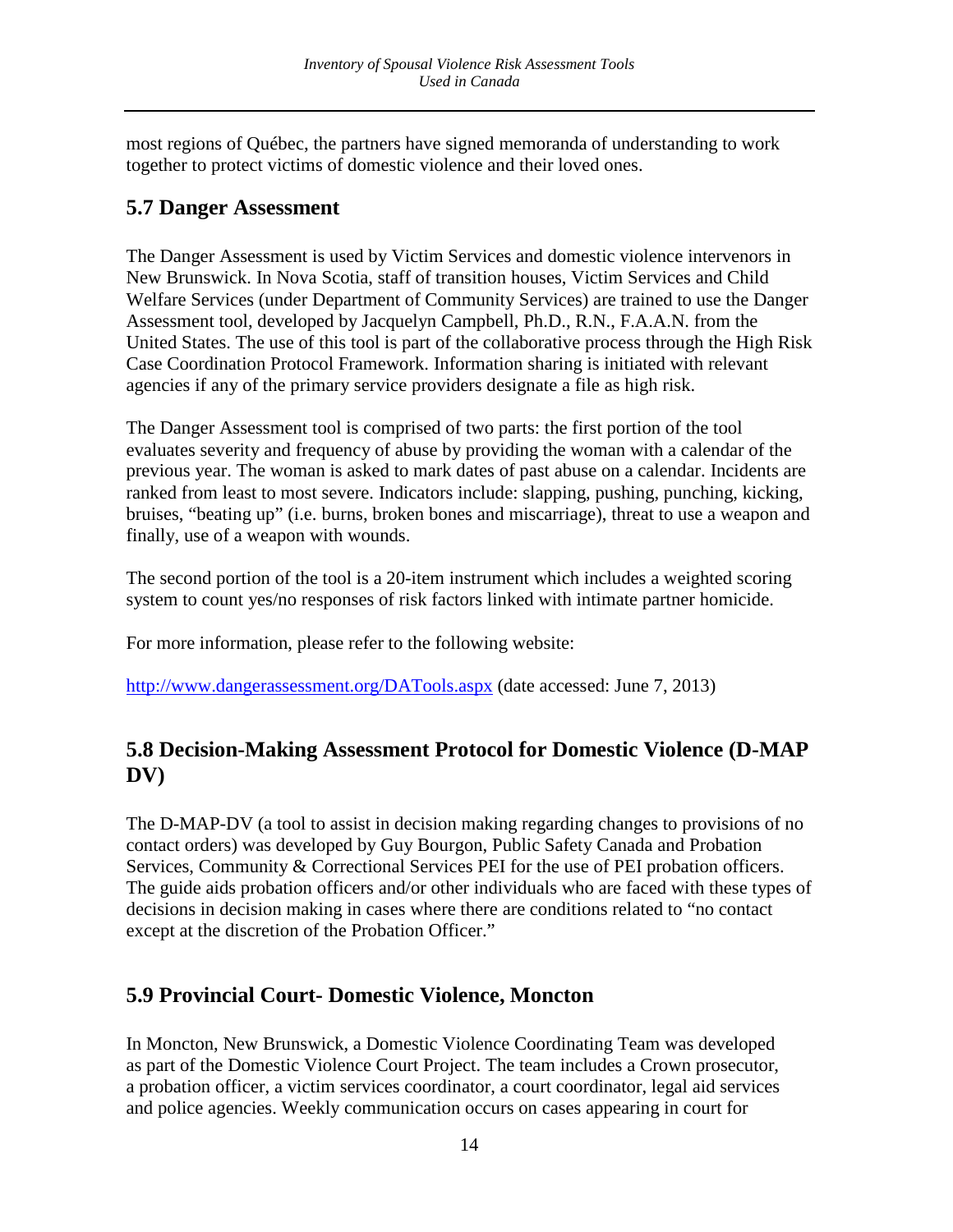sentencing, court monitoring of an offender's sentence or when there is a request to change a contact condition order between the victim and the accused.

A Domestic Violence Court Docket is circulated weekly to the social workers and all involved in the Domestic Violence Court, in order to facilitate a coordinated response for domestic violence files. Social workers provide a court coordinator with the status of their case (i.e., court orders and their intervention plan) before the Court of Queen's Bench which is intended to prevent conflicting court orders coming from the Court of Queen's Bench and the Provincial Court. It also allows a judge to make a more informed decision and avoids duplication or lack of intervention. The court coordinator is responsible for sharing this information with the Domestic Violence Coordinating Team.

# <span id="page-15-0"></span>**5.10 Domestic Violence Inventory (DVI)**

The Domestic Violence Inventory, developed by Behaviour Data Systems Ltd., is used as an optional tool by Community Corrections personnel in the province of Nova Scotia, to assess risk and need levels of offenders charged with a domestic violence offence. When a case is categorized as high risk for lethality, spousal/intimate partner violence is flagged and case management strategies specific to domestic violence are implemented. All offenders charged with domestic violence must attend a domestic violence educational program.

This self administered tool includes six scales: Truthfulness Scale, Violence Scale, Control Scale, Alcohol Scale, Drugs Scale and Stress Copies Abilities Scale. The results of the DVI support the general/overall risk assessment provided by the Level of Service Case Management Inventory (LS/CMI) and are also included in pre-sentence and post-sentence reports.

For more information on the Domestic Violence Inventory, please visit the following website.

<span id="page-15-1"></span>[http://www.bdsltd.com/TestsA\\_DVI.asp](http://www.bdsltd.com/TestsA_DVI.asp) (date accessed: June 7, 2013)

## **5.11 Domestic Violence Police Investigation Checklist**

Municipal police departments and the RCMP in Prince Edward Island currently use the Domestic Violence Police Investigation Checklist.

The checklist was developed by a committee comprised of representatives from all police agencies in the province, Victim Services, Court Services, Crown attorneys and a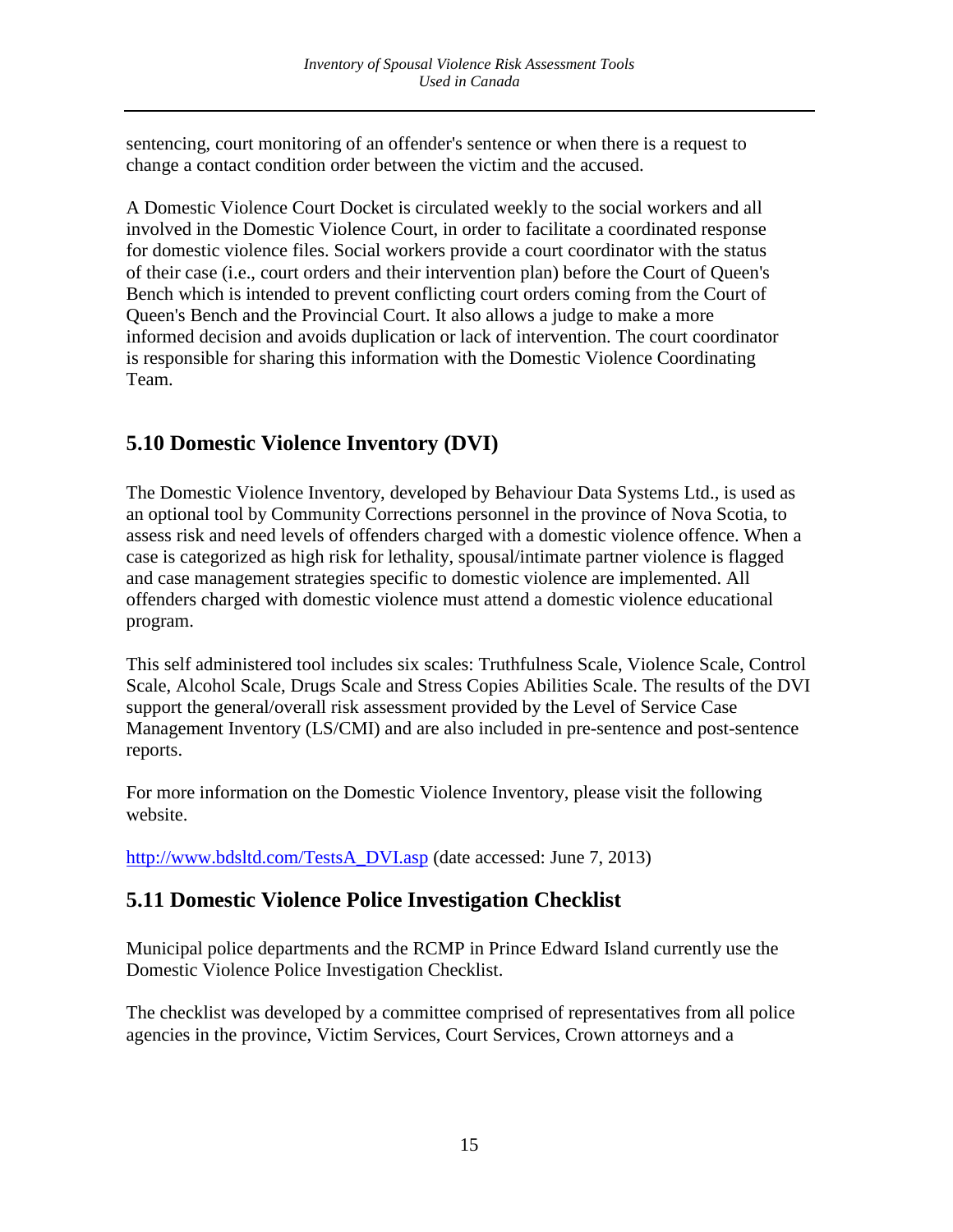provincial family violence coordinator. The committee oversees the *Victims of Family Violence Act<sup>[10](#page-13-2)</sup>* and coordinates police training related to family violence.

This checklist is a form completed by the investigating officer and is reviewed by the police supervisor. Both mechanisms are in place to ensure comprehensive police investigations of domestic violence incidents. Information regarding the accused, available evidence and notification of victim services is included in the form. The development of the investigative checklist involved the review of similar checklists and was tailored to meet the particular needs of this area.

# <span id="page-16-0"></span>**5.12 Domestic Violence Supplementary Report Form (DVSRF)**

The Domestic Violence Supplementary Report Form (DVSRF) was created by the Ministry of the Solicitor General and the Ontario Provincial Police (O.P.P.) Behavioural Science Section, in response to the May-Iles Inquest.<sup>[11](#page-16-2)</sup>

Police services throughout Ontario have been provided with this investigative checklist which includes a list of 19 risk factors, to be administered by front-line investigating officers in domestic violence cases. Supervisors are required to sign off on all forms and are consulted on high risk cases regarding next steps and established protocols.

Some of the identified risk factors include past history of violence, access to firearms, sexual abuse and bizarre and unexplained behaviour. Once an interview is completed, the Crown examines the results which assist in informing decisions on bail issuance for individuals accused of domestic violence.

# <span id="page-16-1"></span>**5.13 Factors to Consider When Domestic Violence Safety Planning**

This tool is available for use by all government-funded victim support workers in British Columbia including victim service workers, transition house workers, stopping the violence counsellors, children who witness abuse counsellors and outreach/multicultural outreach workers.

The tool provides a summary of the risk and safety factors that have been associated with an increased likelihood of future violence in relationships or are of particular concern for support workers in domestic violence cases. The resource was developed to assist support

<sup>&</sup>lt;sup>10</sup> The *Victims of Family Violence Act* is a provincial law that came into effect on December 16, 1996.<br><sup>11</sup> Arlene May was murdered in March 1996 by her former boyfriend who then killed himself. Arlene's

<span id="page-16-3"></span><span id="page-16-2"></span>murder followed months of abuse, threats and harassment, which she had reported to the police numerous times. At the time of the murder/suicide, he had been charged with several offences against Arlene and was free on bail that prohibited him from having any contact with her. The Chief Coroner of Ontario decided to hold an inquest into her death and into the issue of domestic violence generally. Inquest into the deaths of Arlene May and Randy Iles, February 16 - July 2, 1998, Coroners Courts, Toronto, Ontario. <http://www.oaith.ca/assets/files/Publications/May-Iles-inquest-recommendations.pdf> (date accessed: June 7, 2013)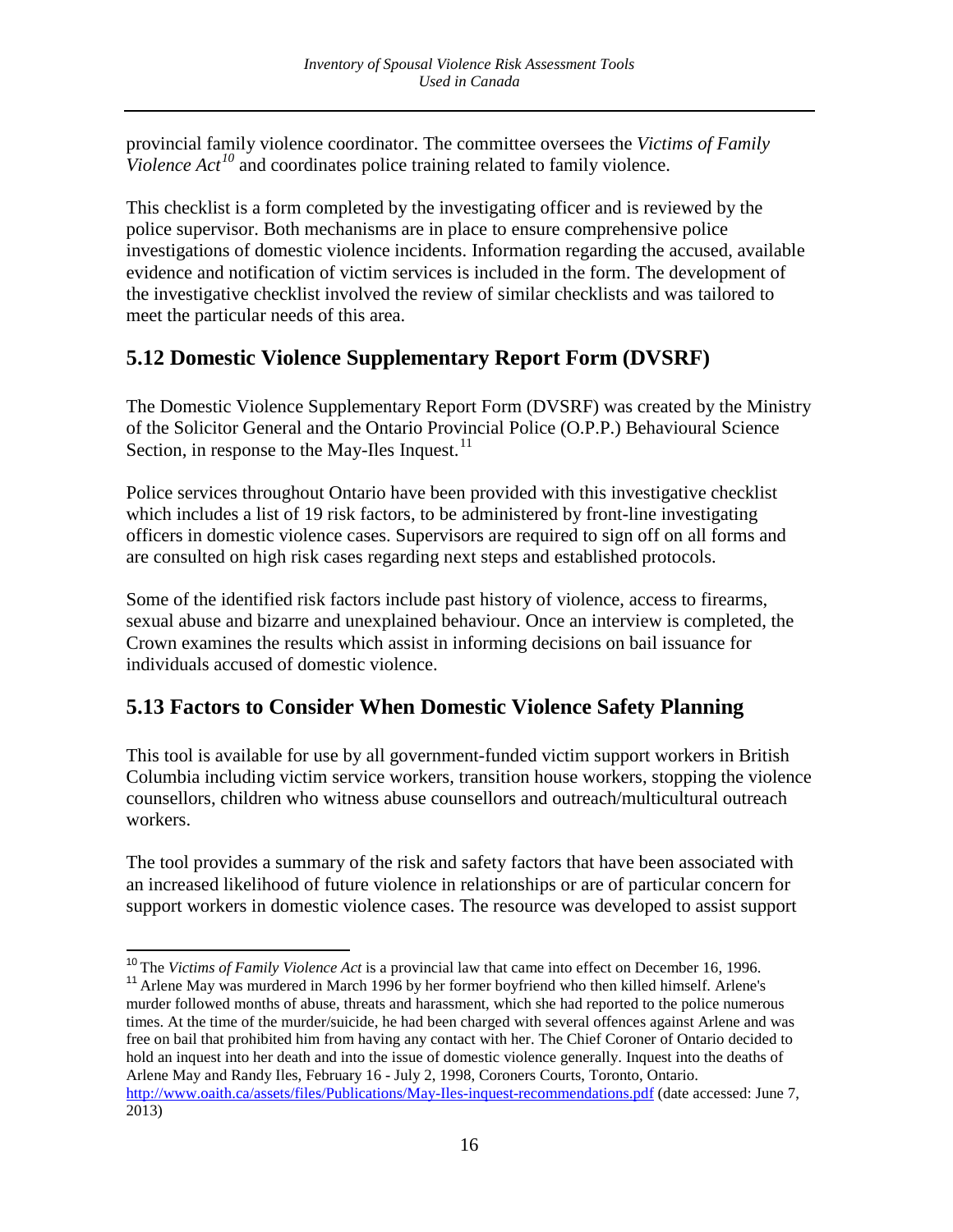workers in safety planning and is consistent with tools used by police in domestic violence cases, including the *Summary of Domestic Violence Risk Factors* job aid and the B-SAFER risk assessment tool. A primary goal of the tool was to ensure that support workers had a common and shared understanding of key risk factors in domestic violence cases with other justice and child protection system partners.

The tool is part of an online domestic violence safety planning course that has been offered since spring 2012. The resource is divided into five major sections: relationship factors (including status of relationship and child-related concerns); abuser factors (including violence in the current relationship, abuser history and weapons/firearms); victim safety factors; system factors and other considerations (if applicable).

<http://www.pssg.gov.bc.ca/victimservices/training/docs/factors-to-consider.pdf> (date accessed: October 22, 2013)

# <span id="page-17-0"></span>**5.14 Family Violence Investigation Report (FVIR)**

 $\overline{a}$ 

The Family Violence Investigation Report was developed by the Family Violence Police Advisory Committee<sup>[12](#page-16-3)</sup> in the province of Alberta. As part of the developmental phase of this form, many different risk assessment tools were reviewed. It was piloted in 14 sites across Alberta between January 2007 and May 2007. The pilot sites were comprised of three municipal police services, one First Nations police service and ten RCMP detachments in the province.

The form was designed as an investigative/case management tool. The 19-item report form was created to assist police departments in the province of Alberta in a number of areas: gathering critical information within 12 hours of the incident, assisting in the writing of a police report, planning victim safety and raising awareness of front-line officers on risks associated with suspect history, complainant's perception of personal safety and future violence and information on relationship background.

This checklist is intended to address questions and information required for bail hearings, provide information for sentencing considerations and provide Crown prosecutors with a quick overview of cases. Furthermore, it is intended to help direct victim safety planning strategies and offender management plans. The FVIR has been a mandatory report for all police services within Alberta since November, 2008. It is currently undergoing revisions to ensure that it remains accurate and relevant.

<span id="page-17-1"></span> $12$  The Public Security Division of Alberta Justice and Solicitor General chairs the committee which is comprised of officials from the municipal police services, the RCMP, First Nations Police Service, the Alberta Council of Women's Shelters, Human Services, Family Law Office and the Alberta Crown Prosecution Service. The committee meets on a regular basis with a focus on protection issues and the criminal justice system.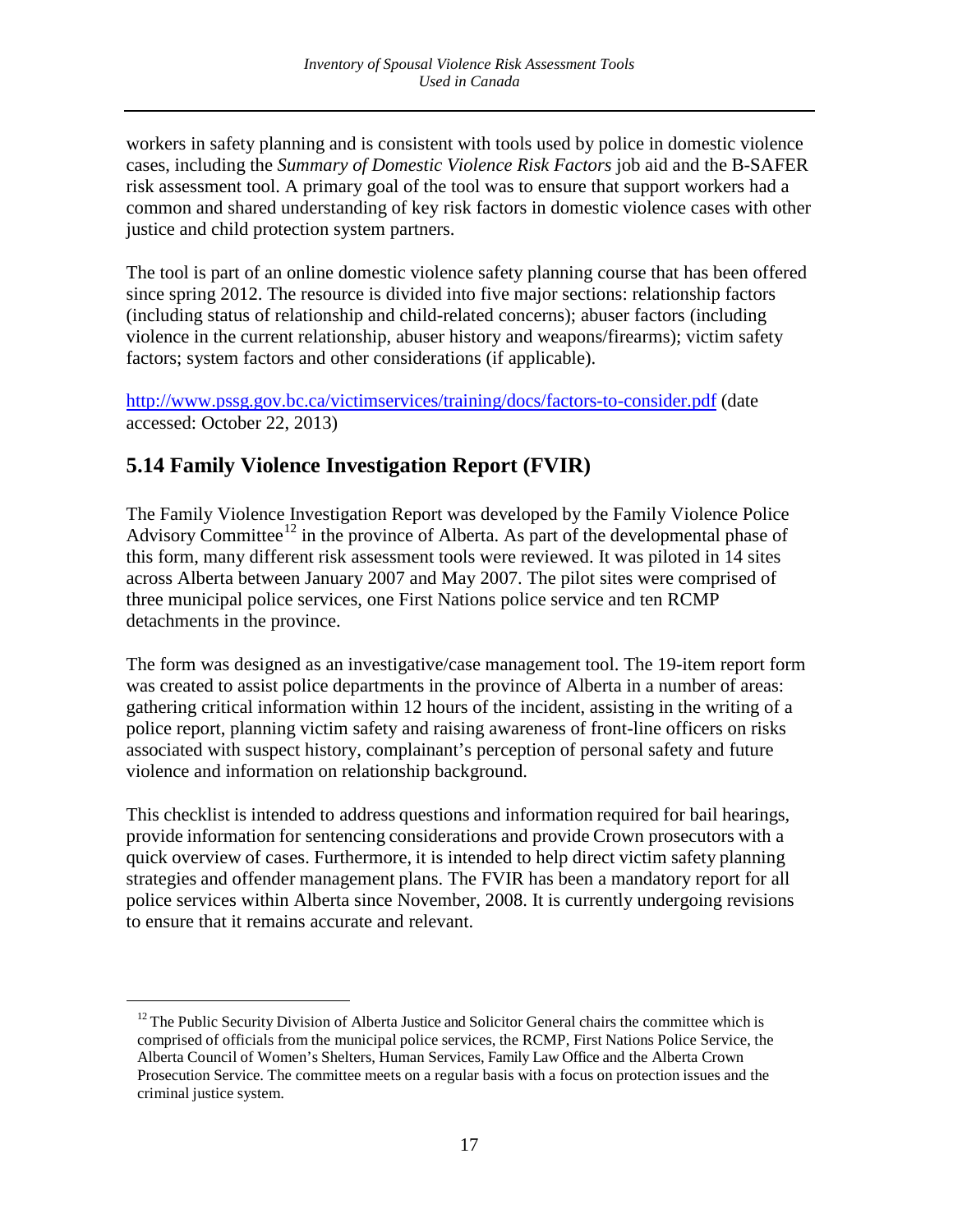Safety considerations are an important follow-up to the FVIR, which may identify specific areas of risk for the victim. "*Strategies for Safety: Considerations for Individuals Experiencing Family Violence"* was designed to provide safety planning information to professional and front line responders who are working with individuals impacted by family violence. It provides information and questions that assist in beginning the conversations around the issues of victim safety and engaging other community partners as required and appropriate.

This resource along with quick reference sheets for victims is available online:

[http://justice.alberta.ca/programs\\_services/criminal\\_pros/Publications%20Library%20%20](http://justice.alberta.ca/programs_services/criminal_pros/Publications%20Library%20%20Criminal%20Prosecutions/StrategiesforSafetyConsiderationsforIndividualsExperiencingFamilyViolence.aspx/DispForm.aspx?ID=14) [Criminal%20Prosecutions/StrategiesforSafetyConsiderationsforIndividualsExperiencingFa](http://justice.alberta.ca/programs_services/criminal_pros/Publications%20Library%20%20Criminal%20Prosecutions/StrategiesforSafetyConsiderationsforIndividualsExperiencingFamilyViolence.aspx/DispForm.aspx?ID=14) [milyViolence.aspx/DispForm.aspx?ID=14](http://justice.alberta.ca/programs_services/criminal_pros/Publications%20Library%20%20Criminal%20Prosecutions/StrategiesforSafetyConsiderationsforIndividualsExperiencingFamilyViolence.aspx/DispForm.aspx?ID=14) (accessed November 8, 2013).

# <span id="page-18-0"></span>**5.15 Family Violence Risk Factor Checklist**

This checklist was developed by representatives from various community organizations in Winnipeg as well as Winnipeg Police Services, Manitoba Justice Prosecutions, Probation and Victim Services as well as the RESOLVE program at the University of Manitoba. Consultation occurred with a forensic psychologist, Dr. Gail Robertson from the University of Manitoba, Faculty of Medicine.

The checklist is not used as a formal tool but rather provides a comprehensive list of risk factors related to the offending individual and the victim which can assist workers to make safety assessments. Manitoba Justice Victim Services staff are required to forward a report which includes an analysis of safety factors to Prosecutions in the event a complainant requests changes to protective conditions (i.e. no contact/no attendance conditions) contained on a court order.

## <span id="page-18-1"></span>**5.16 Guide d'Intervention Info-Social pour prévenir les homicides intrafamiliaux**

Mandated by the Québec Ministry of Health and Social Services the Centre for Applied Research in Psychosocial Intervention has developed guides and assessment grids, including a grid to assess danger in cases where there is a potential for domestic homicide. These tools support crisis interventions made by Info-Social and are used throughout the province of Québec by Info-Social services following training. For the time being, the guide entitled <<*Guide d'Intervention Info-Social pour prévenir les homicides intrafamiliaux>>* is used exclusively by Info-Social stakeholders.

# <span id="page-18-2"></span>**5.17 HCR-20**

The HCR-20 was developed by Christopher D.Webster, Ph.D., Kevin S. Douglas, LLB, Ph.D., Derek Eaves, M.D. and Stephen D. Hart, Ph.D. It is a broad-based violence risk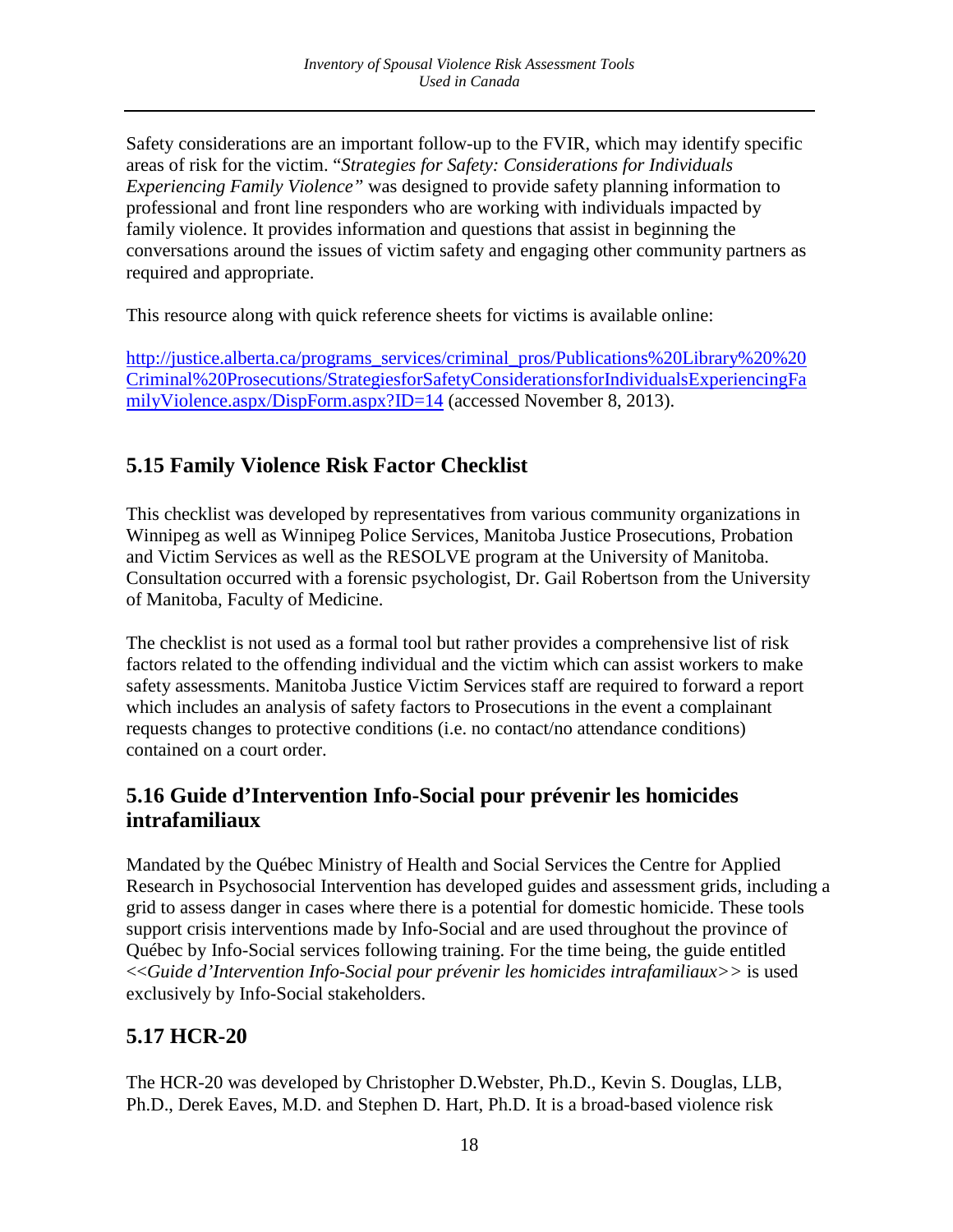assessment tool which may be applied to a variety of cases, including domestic violence. It examines historical, clinical and risk management and is comprised of twenty  $(20)$  items.<sup>[13](#page-17-1)</sup>

| <b>Historical Scale</b>      |                                         |
|------------------------------|-----------------------------------------|
| H1                           | Previous Violence                       |
| H <sub>2</sub>               | Young Age at First Violent Incident     |
| H <sub>3</sub>               | Relationship Instability                |
| H <sub>4</sub>               | <b>Employment Problems</b>              |
| H <sub>5</sub>               | Substance Abuse Problems                |
| H <sub>6</sub>               | Major Mental Illness                    |
| H7                           | Psychopathy                             |
| H <sub>8</sub>               | Early Maladjustment                     |
| H9                           | <b>Personality Disorder</b>             |
| H <sub>10</sub>              | <b>Prior Supervision Failure</b>        |
| <b>Clinical Scale</b>        |                                         |
| C1                           | Lack of Insight                         |
| C <sub>2</sub>               | <b>Negative Attitudes</b>               |
| C <sub>3</sub>               | Active Symptoms of Major Mental Illness |
| C <sub>4</sub>               | Impulsivity                             |
| C <sub>5</sub>               | Unresponsiveness to Treatment           |
|                              |                                         |
| <b>Risk Management Scale</b> |                                         |
| R1                           | Plans Lack Feasibility                  |
| R <sub>2</sub>               | <b>Exposure to Destabilizers</b>        |
| R <sub>3</sub>               | Lack of Personal Support                |
| R4                           | Noncompliance with Remediation Attempts |
| R5                           | <b>Stress</b>                           |

The HCR-20 is currently being used by I-TRAC in the province of Alberta and the Domestic Violence and Criminal Harassment Unit of the Vancouver Police Department and the Behavioural Sciences Unit of the RCMP in Surrey, British Columbia.

For more information on the HCR-20, please refer to the following website. <http://www.proactive-resolutions.com/> (date accessed: June 7, 2013.)

# <span id="page-19-0"></span>**5.18 High Risk Case Coordination Protocol Framework**

The High Risk Case Coordination Protocol Framework is a joint provincial protocol of the Nova Scotia Departments of Justice, Community Services and Public Prosecution Service. Local committees in all counties are involved with how the protocol can be best implemented in each area.

When a case is deemed to be a "high risk" situation, the High Risk Case Coordination Protocol Framework requires information sharing among primary service providers including: police, victim services workers, community corrections staff, transition houses,

<span id="page-19-1"></span><sup>&</sup>lt;sup>13</sup> Reprinted with permission.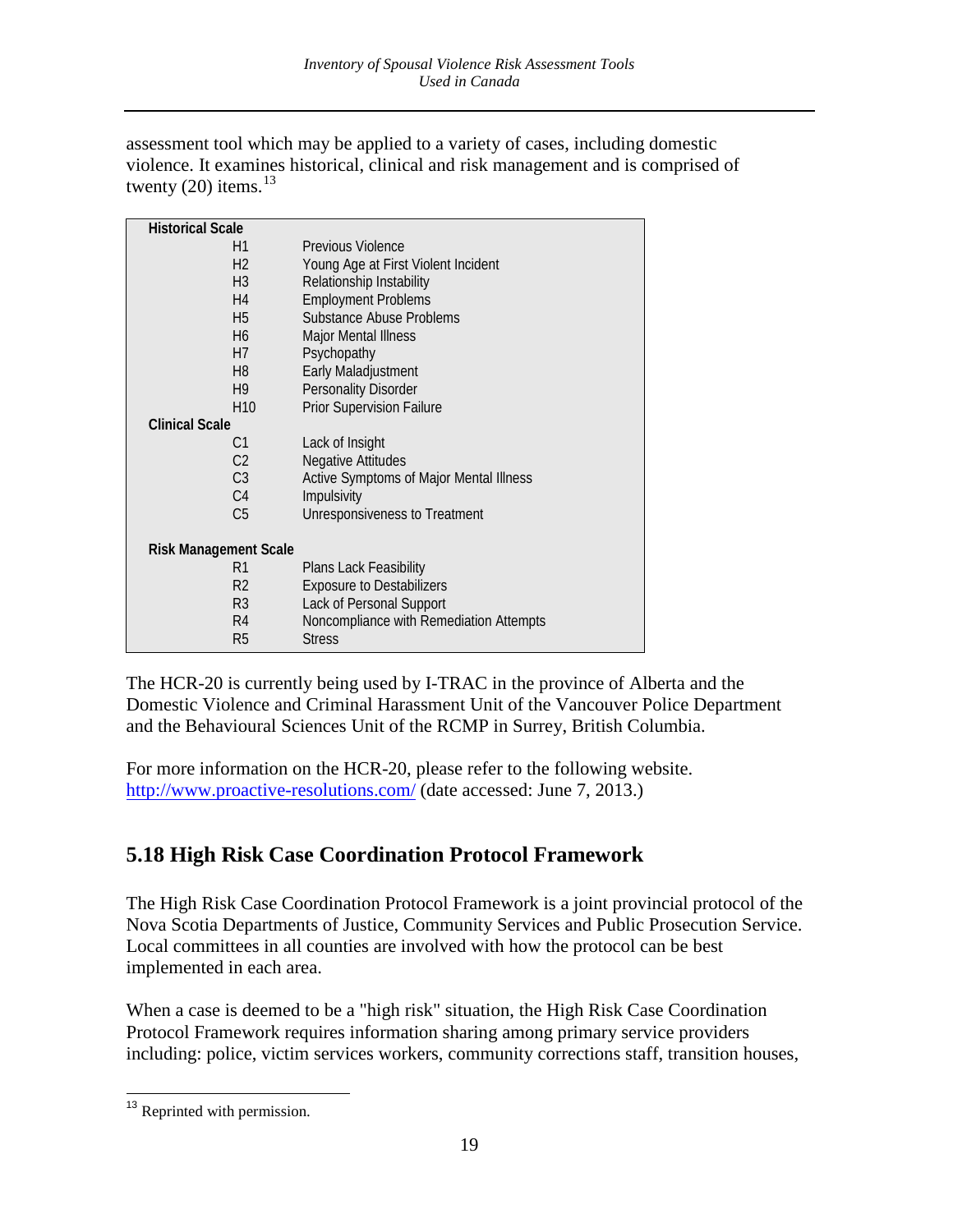men's intervention programs and child welfare. The Framework was developed to help identify and reduce risk of death and increase safety for victims by providing support/safety planning for the victim and avoid duplication of services.

Crown attorneys are also informed of the risk assessment results and can take this information into account with respect to victim safety, when considering conditions of release. At the time of this report, however, this information is not being formally introduced in court proceedings.

## <span id="page-20-0"></span>**5.19 Intervening with men to prevent domestic homicide**

This intervention guide is the result of a joint project between the CRI-VIFF and the Association à cœur d'homme - Réseau d'aide aux hommes pour une société sans violence. The guide includes two important tools. The first tool makes it possible to assess the risk of spousal homicide. As soon as there is a risk, the guide recommends a more comprehensive assessment. Other factors known to be associated with homicide (such as homicidal fantasies, precipitating events and protective factors) are systematically explored. The second tool is a risk-management tool and consists of a set of strategies to manage risk depending on the level of danger present. The tool also has a monitoring mechanism.

Drouin, C., J. Lindsay, M. Dubé, M. Trépanier & D. Blanchette (2012). *Intervenir auprès des hommes pour prévenir l'homicide conjugal*. [Working with men to prevent spousal homicide. Available in French only.] [http://www.criviff.qc.ca/cms/liste\\_publications2.php?lang=en&menu=7&id=21](http://www.criviff.qc.ca/cms/liste_publications2.php?lang=en&menu=7&id=21)

# <span id="page-20-1"></span>**5.20 Level of Service Case Management Inventory (LS/CMI)**

The Level of Service Case Management Inventory, developed by Don Andrews, Ph.D., James Bonta, Ph.D. and J. Stephen Wormith, Ph.D., is considered to be a general risk and needs assessment and case management tool for all offenders and is not specific to spousal violence offenders.

The tool is administered by community corrections staff and probation officers primarily to outline and monitor case plans. It also assists in the identification of appropriate levels of supervision on the basis of an offender's rehabilitation and programming needs.

Key areas measured are: criminal history, education/employment, family/marital, leisure/recreation, companions, alcohol/drug problem, attitudes/orientation, criminogenic/non-criminogenic needs, responsivity and case management.<sup>[14](#page-19-1)</sup>

The LS/CMI is currently used by Adult Probation Services in Newfoundland and Labrador, and Manitoba and as an optional tool for Correctional Services in Nova Scotia. It is used in

<span id="page-20-2"></span><sup>&</sup>lt;sup>14</sup> Case management is not considered an area of assessment. It is where the officer outlines and monitors the case plan.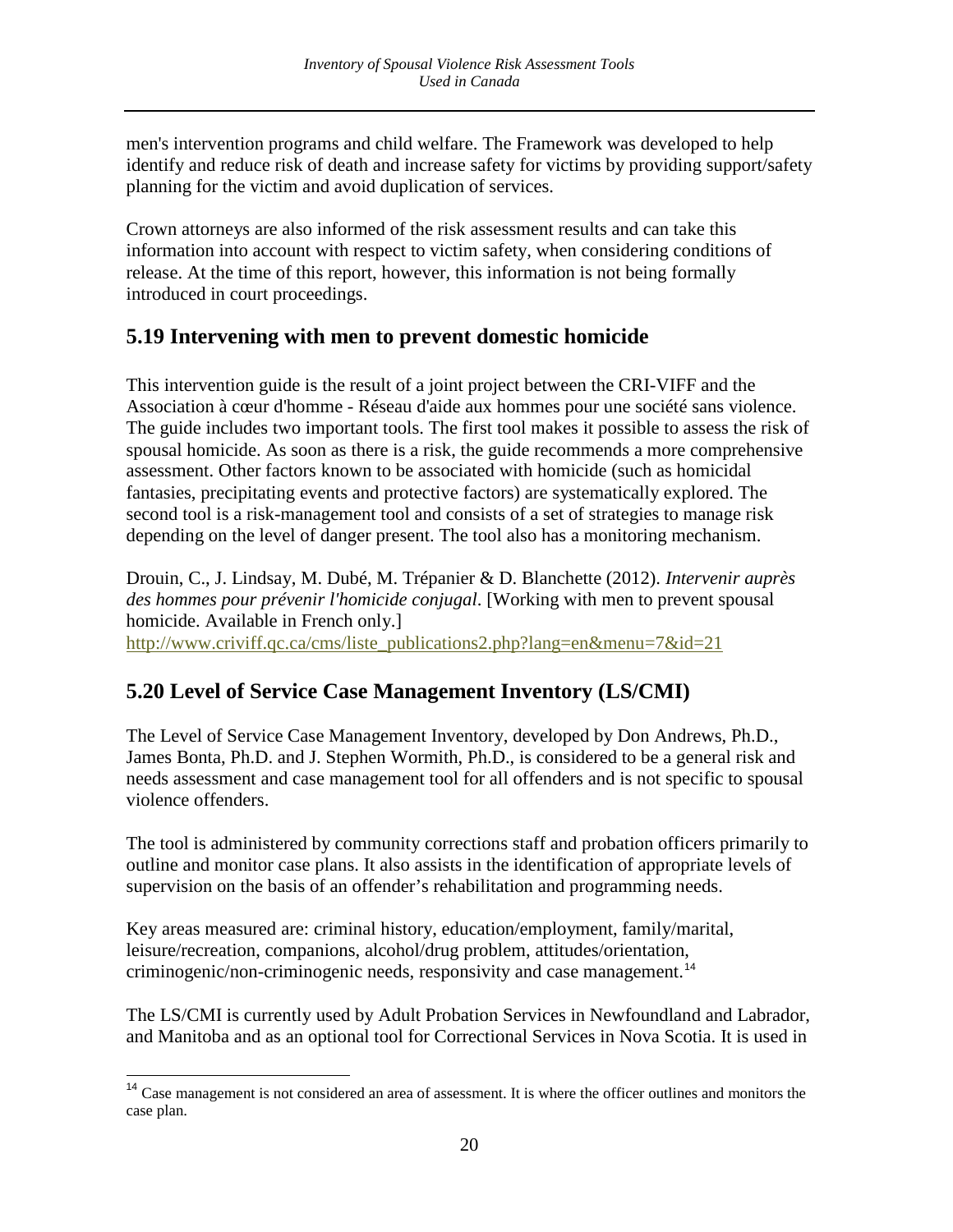New Brunswick by Probation Services and provincial institution staff, and Correctional Services in Nunavut is currently reviewing this tool for future use.

For more information on this tool, please refer to the following web site. <http://www.mhs.com/product.aspx?gr=saf&prod=ls-cmi&id=overview> (date accessed: June 7, 2013.)

# <span id="page-21-0"></span>**5.21 Level of Service Inventory-R (LSI-R)**

The LSI-R, developed by Don Andrews, Ph.D. and James Bonta, Ph.D., is an assessment and screening tool for all offenders and is not specific to spousal violence offenders. This tool measures risk factors in areas of criminal history, employment, family/marital, companions, alcohol/drug problems, emotional/personal and attitude/orientation. This tool helps inform decision criteria regarding offenders' service and supervision needs.

The LSI-R is currently being used by Community and Correctional Services in Prince Edward Island and Probation Services in the Yukon.

For more information on the LSI-R, please refer to the following web site: <https://www.mhs.com/> (date accessed: June 7, 2013.)

## <span id="page-21-1"></span>**5.22 Offender Risk Assessment Management System –Primary Risk Assessment (ORAMS-PRA)**

This tool was developed by Correctional Services in Manitoba and is used in all custodial facilities and corrections centres in the province. Correctional Services in Saskatchewan and Nunavut have also implemented the ORAMS-PRA.

The Primary Risk Assessment (PRA) is a component of the ORAMS. It is used as a general risk and needs assessment tool to assist in predicting an offender's risk to re-offend. It also provides the foundation for how case plans are prepared. All offenders sentenced to probation, a conditional sentence or incarceration and for those whom a court report has been ordered undergo the Primary Risk Assessment.

# <span id="page-21-2"></span>**5.23 Ontario Domestic Assault Risk Assessment (ODARA)**

The Ontario Domestic Assault Risk Assessment (ODARA) was the result of collaborative efforts between the Ontario Provincial Police (OPP) and the Waypoint Centre for Mental Health Care based in Penetanguishene, Ontario. This empirically based, actuarial risk assessment tool was developed in response to both the May-Iles and Hadley Inquest<sup>[15](#page-20-2)</sup>

<span id="page-21-3"></span> <sup>15</sup> Gillian Hadley was murdered in June 2000 by her husband (from whom she was separated) Ralph Hadley. Shortly after he murdered Gillian, he killed himself. He had assaulted her and her disabled child and had criminal charges pending against him. He had also been charged with criminal harassment after stalking her following their separation. He was under an order of the court to remain away from her. The Hadley Inquest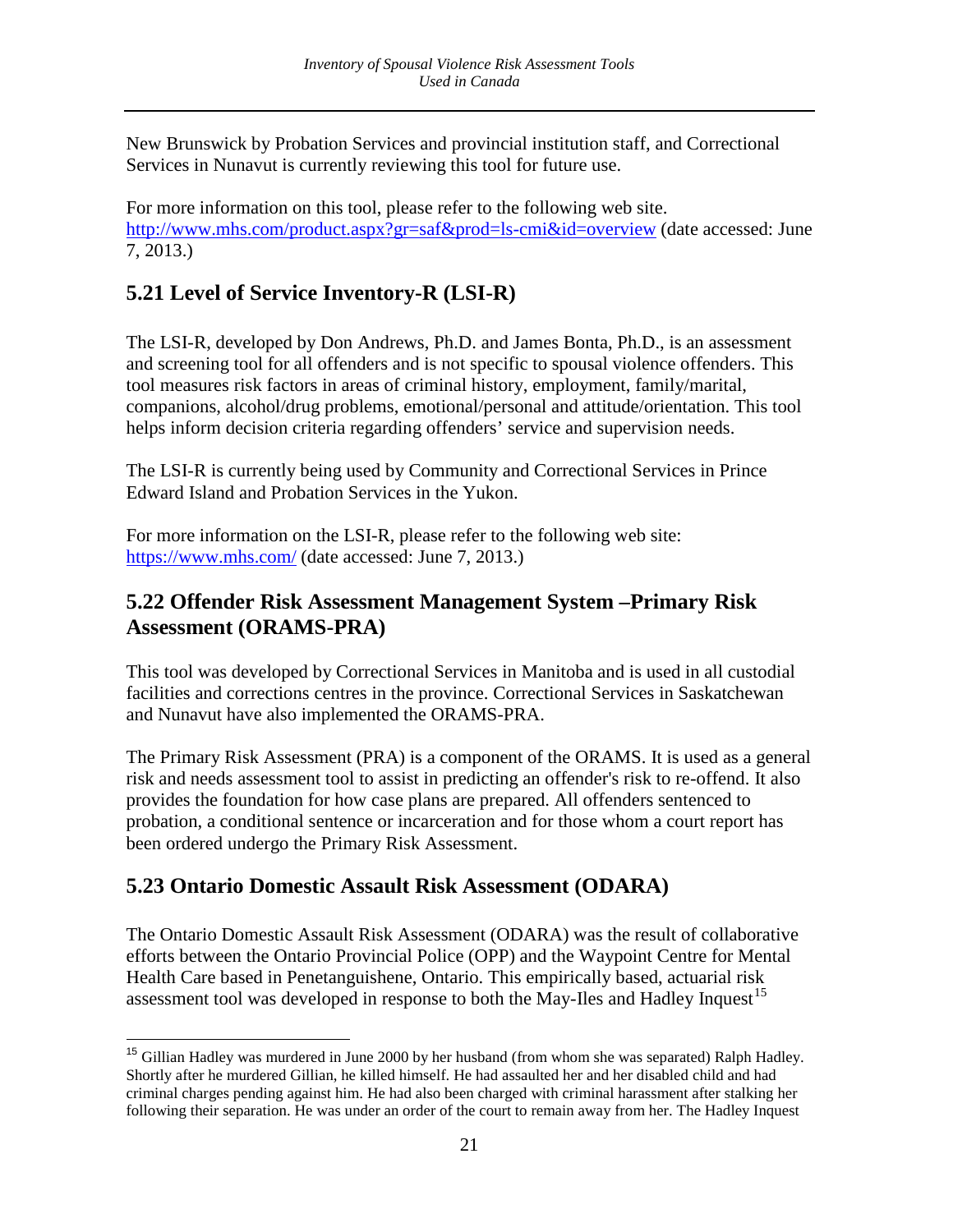recommendations and recommendations made by The Joint Committee on Domestic Violence<sup>[16](#page-21-3)</sup> to the Attorney General of Ontario in 1999.

The ODARA was originally developed for front-line police officers but is available for use by victim services, health care workers, probation and correctional services personnel in addition to domestic violence caseworkers in some provinces. This tool assesses risk of future wife assault in addition to the frequency and severity of these assaults. Although it was not designed to predict risk of lethality, the authors have found a correlation between higher ODARA scores and more severe assaults in the future. The form is made up of the following 13 items.

Ontario Domestic Assault Risk Assessment Items (ODARA)[17](#page-22-0)

- 1. Previous Domestic Incident
- 2. Previous Non domestic Incident
- 3. Prior Correctional Sentence of at least 30 days
- 4. Failure on Previous Conditional Release
- 5. Threat to Harm or Kill Anyone at the Index Assault
- 6. Confinement of the Partner During/at the Index Assault
- 7. Victim Concerned/Fearful of Future Assaults
- 8. Two or More Children
- 9. Victim has a Biological Child from a Previous Partner
- 10. Perpetrator's Violence Against Others
- 11. Perpetrator's Substance Abuse
- 12. Assault on Victim when Pregnant
- 13. Any Barrier to Victim Support

The ODARA is currently being used by police departments in Ontario. In Nova Scotia, a number of agencies use the ODARA including the RCMP, municipal police departments, military police and Correctional Services. Probation Services in New Brunswick uses this tool. In Saskatchewan, provincial correctional centres, Probation Services and domestic violence caseworkers associated with domestic violence courts and police-based victim services programs use the ODARA.

For more information on the ODARA, please refer to the following article:

Hilton, N.Z., Harris, G.T., Rice, M.E., Lang, C., Cormier, C.A., & Lines, K.J. (2004). A brief actuarial assessment for the prediction of wife assault recidivism: The Ontario Domestic Assault Risk Assessment. Psychological Assessment, 16, 267-275.

 $\overline{a}$ resulted in 58 jury recommendations. [http://www.springtideresources.org/sites/all/files/Hadley-inquest](http://www.springtideresources.org/sites/all/files/Hadley-inquest-recommendations_1.pdf)[recommendations\\_1.pdf](http://www.springtideresources.org/sites/all/files/Hadley-inquest-recommendations_1.pdf) (date accessed: June 7, 2013)

<sup>&</sup>lt;sup>16</sup> In November 1998, a Joint Committee on Domestic Violence, composed of senior government officials and experts on domestic violence, was created to advise the government of Ontario on how best to implement the 213 recommendations arising from the Coroner's Inquest into the murder of Arlene May, a victim of domestic violence and the suicide of Randy Iles, the perpetrator of that violence. <sup>17</sup> Reprinted with permission.

<span id="page-22-0"></span>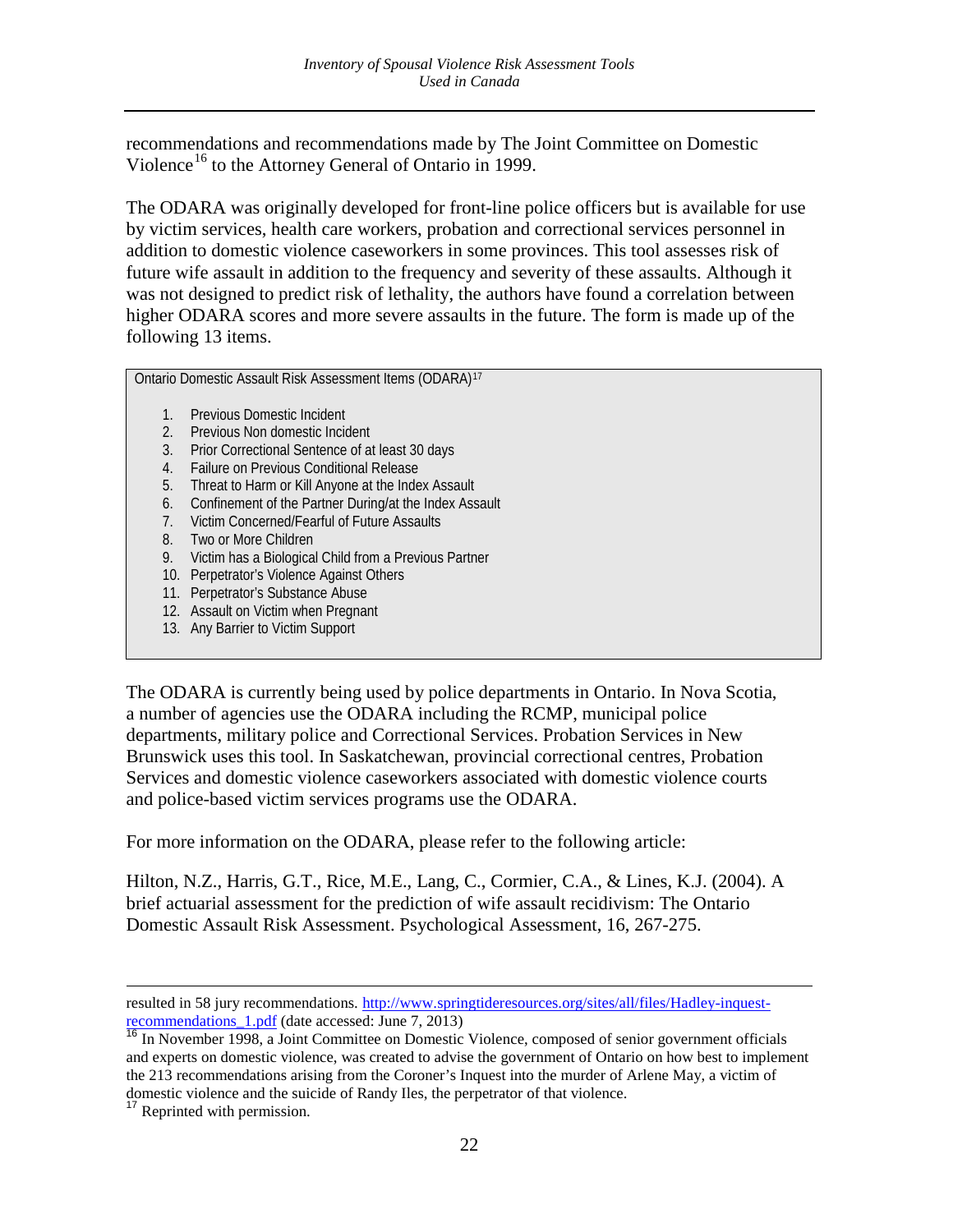For additional information please refer to the following website: <http://odara.waypointcentre.ca/> (date accessed: June 7, 2013.)

# <span id="page-23-0"></span>**5.24 Ontario Provincial Police Criminal Behavioural Analysis Unit – Threat Assessment (CBAU-TA)**

The Ontario Provincial Police (OPP) Criminal Behavioural Analysis Unit – Threat Assessment (CBAU-TA) is a 6-person unit established in 1995 and is responsible for providing investigative assistance, support and training in the management of all occurrences that have a potential for targeted violence (e.g., sexual violence, domestic violence, criminal harassment, threatening correspondence, threats to judiciary and public officials, school violence and workplace violence). The unit has provided this type of training provincially, nationally and internationally to criminal justice agencies including: law enforcement, Ministry of the Attorney General, defence counsel, probation and parole, educators, and the private sector. CBAU-TA is part of the OPP's Behavioural Sciences and Analysis Section and the Unit works closely with other CBAU Units including Criminal Profiling, Research and Forensic Psychiatry. On a number of occasions, the members of the CBAU-TA have been qualified as experts in threat assessment and risk management at the Ontario and Superior Courts of Justice including at bail hearings, bail reviews, sentencing hearings, peace bond applications, and long-term and dangerous offender hearings.

In 2003, the CBAU-TA developed a Threat Assessment Understudy Program to establish a defined and transparent process which would identify promising practices (e.g., standard, guidelines and training) necessary to conduct threat assessments. The Understudy Program was the first of its kind known in North America. Since its inception, a number of OPP members have successfully completed the program, as well as members from Durham, Peel and York Regional Police Services, and members of I-TRAC. The OPP Understudy Program is limited to law enforcement agencies having a dedicated Threat Assessment Unit which consists of one or more sworn law-enforcement members, preferably having a rank above Constable. Members from the OPP cannot provide threat assessment training, written threat assessment reports, or case management opinions/recommendations unless they have successfully completed the Understudy Program.

# <span id="page-23-1"></span>**5.25 Preventing Domestic Homicide of Women - Checklist**

This checklist, which makes it possible to describe more accurately the risks of homicide in cases of domestic violence, is the result of a joint project between the CRI-VIFF, the Service de police de la Ville de Montréal and the Service de police de la Ville de Québec. Work to incorporate this checklist into the guide entitled <<*Guide de pratiques policières>>* (a guide to police practices), available to all police organizations across the province, is under way.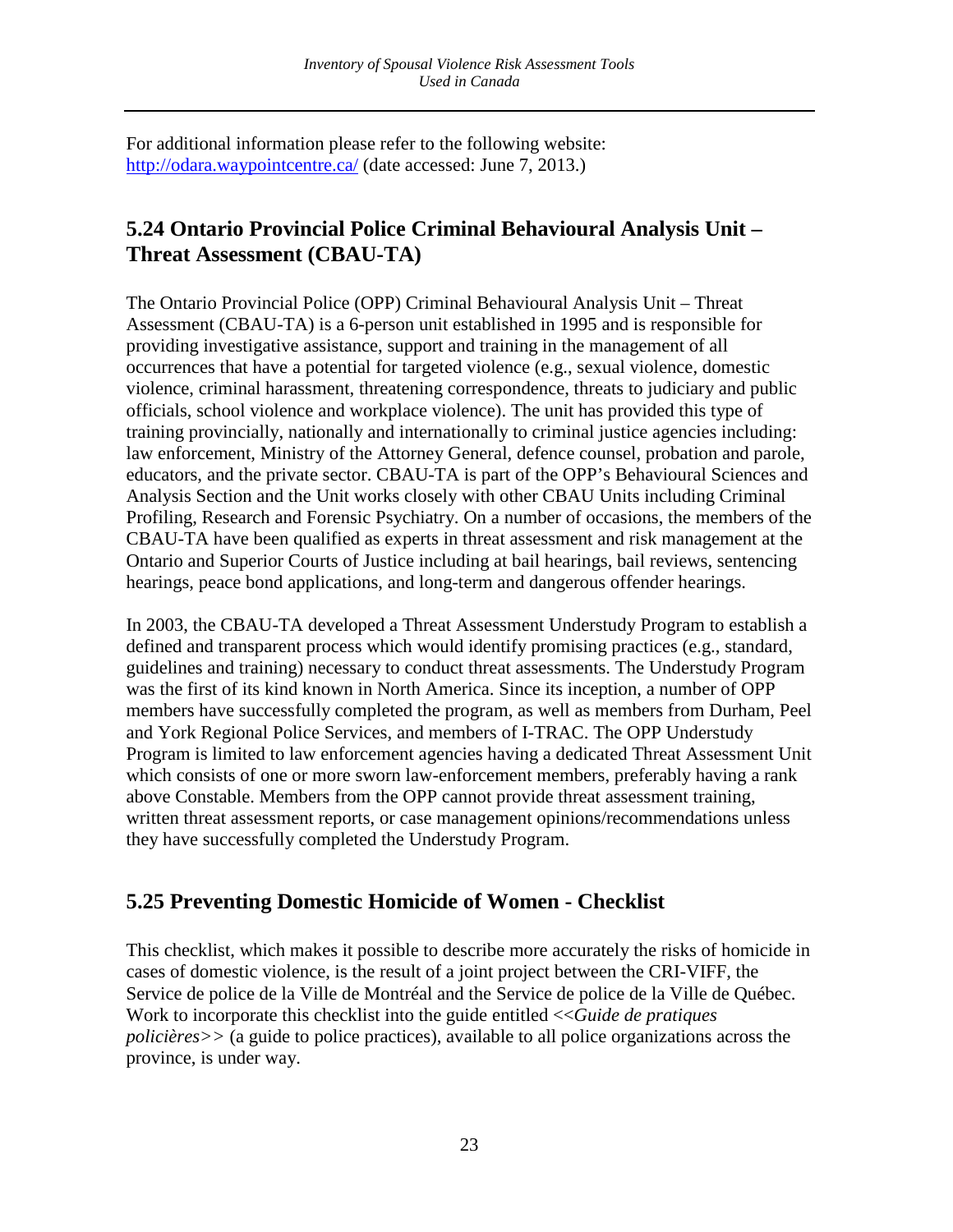Drouin, Dubé and Lindsay in collaboration with Rondeau, the Service de police de la Ville de Montréal and the Service de police de la Ville de Québec (2009). *Prévenir l'homicide de la conjointe - Aide-mémoire* [Checklist: Preventing domestic homicide of women. Available in French only.]

[http://www.criviff.qc.ca/upload/publications/pub\\_29022012\\_141122.pdf](http://www.criviff.qc.ca/upload/publications/pub_29022012_141122.pdf)

## <span id="page-24-0"></span>**5.26 Preventing Domestic Homicide of Women: An Intervention Guide**

This intervention guide is the result of a joint project between the Interdisciplinary Research Center on Family Violence and Violence against Women (CRI-VIFF) and the Fédération des ressources d'hébergement pour femmes violentées et en difficulté du Québec. The guide is divided into two main sections. The first section is a review of the literature on spousal homicide, including risk factors and information to help understand what leads men to kill their partners. The second section of the guide deals with intervention and describes assessment and intervention tools to help shelter workers in situations that are likely to become lethal.

Drouin, C., J. Drolet, G. Rondeau, M. Dubé, J. Lindsay, & S. Therrien (2004). *Preventing Domestic Homicide of Women: An Intervention Guide*. [http://www.criviff.qc.ca/cms/liste\\_publications2.php?lang=en&menu=7&id=21](http://www.criviff.qc.ca/cms/liste_publications2.php?lang=en&menu=7&id=21)

### <span id="page-24-1"></span>**5.27 Professional Assessment**

There are established protocols in the province of Manitoba with the aim to reduce risk to victims of spousal violence. Social workers categorize spousal violence cases into two groups for assessment: 1) Charged, and 2) Not Charged. The social workers use their professional judgement to assess the level of risk. This assessment information is used to help Crown attorneys make decisions regarding the case. In instances where a case is deemed high risk, community support surveillance officers are assigned to closely monitor the individual.

## <span id="page-24-2"></span>**5.28 Protocol for Highest Risk Cases**

The protocol for highest risk cases is included in British Columbia's Violence Against Women in Relationships (VAWIR) policy, which sets out the roles and responsibilities of service providers across the justice and child welfare systems that respond to domestic violence. The Protocol itself applies to five major provincial partners: police, Crown counsel, child protection workers, corrections staff (bail supervisors and probation officers) and victim service workers. The Protocol is intended to enhance the justice and child welfare system response to highest risk domestic violence cases through heightened information sharing, comprehensive and collaborative safety planning and risk mitigation strategies.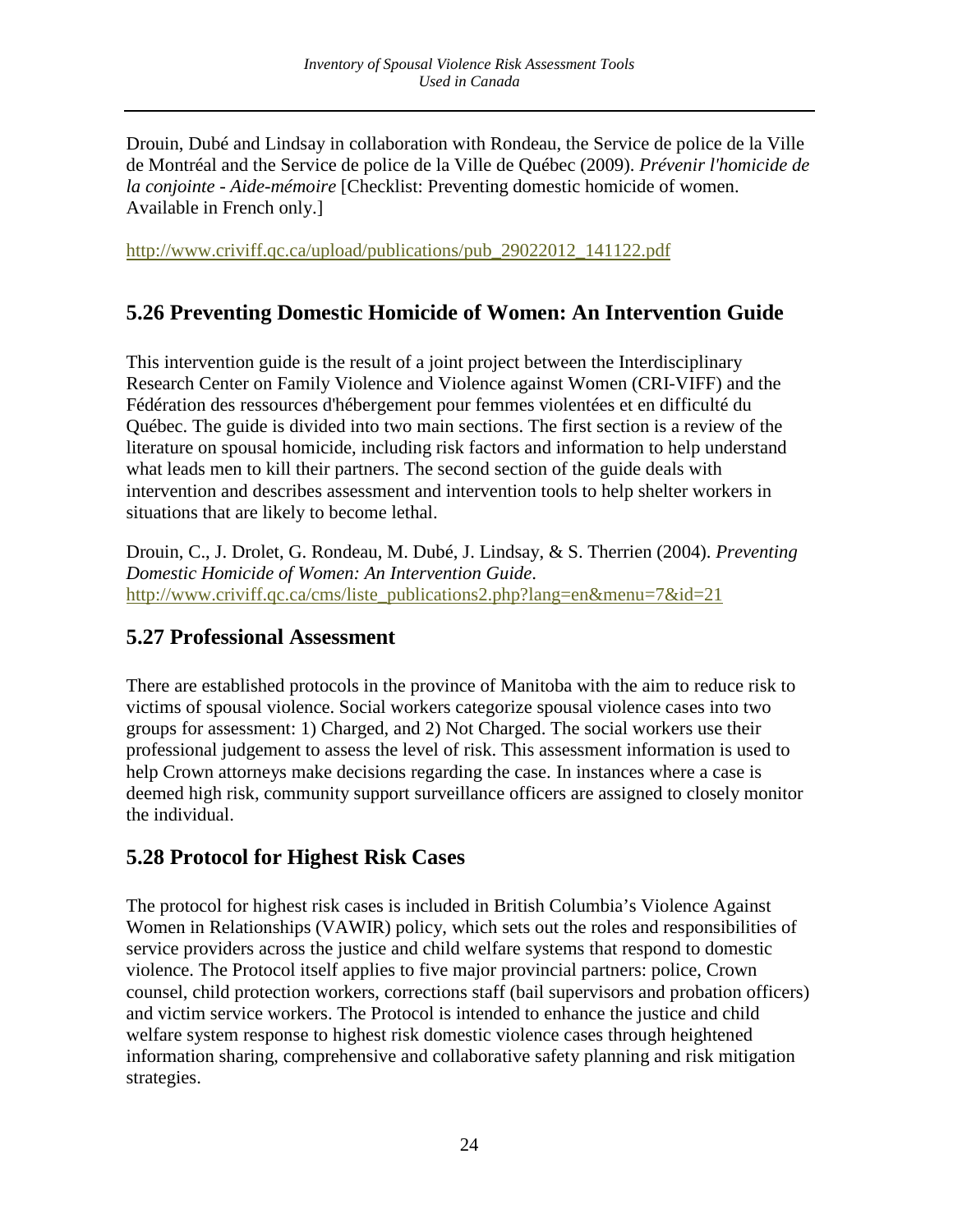The Protocol describes the type of information expected to be shared in highest risk cases including, but not limited to, information concerning the domestic violence incident, indentified risk factors, status of the investigation and outcome of any child welfare involvement. The Protocol has been part of the provincial VAWIR policy framework since December 2010.

See pg. 59 of the VAWIR Policy – <http://www.pssg.gov.bc.ca/victimservices/publications/docs/vawir.pdf> (date accessed: October 22, 2013)

## <span id="page-25-0"></span>**5.29 Risk Management System**

The Department of Social Development, Child Protection Services of New Brunswick administers a tool entitled the Risk Management System which includes a domestic violence component. This tool is based on the New York State Department of Social Services safety assessment and risk management tools. The tool was reviewed following a recommendation submitted in July 1998 by the Child Death Review Committee.

The New Brunswick Risk Management System contains nine key components including: nine (9) risk decision points, criteria to guide each decision, documentation of each decision, an immediate safety assessment and safety plan, a comprehensive risk assessment tool in addition to a service plan connected to the risk assessment.

Child Protection Services share the results of their risk assessments with the police and victim services, providing the victim is a client of victim services. Information sharing also occurs where there is a need to coordinate an intervention plan.

# <span id="page-25-1"></span>**5.30 Risk of Sexual Violence Protocol (RSVP)**

The Risk of Sexual Violence Protocol (Stephen D. Hart, P. Randall Kropp and D. Richard Laws with Jessica Klaver, Caroline Logan and Kelly A. Watt) is a 22-item risk assessment tool associated with the risk of sexual violence, examining static, dynamic and manageability factors. The assessment is based on a foundation of effective assessment, case management and the required interventions to manage and reduce risk. It is used in cases of domestic violence, if deemed appropriate.

This tool is currently used by I-TRAC in the province of Alberta.

<span id="page-25-2"></span>For more information, please refer to the following website. <http://www.proactive-resolutions.com/> (date accessed June 7, 2013)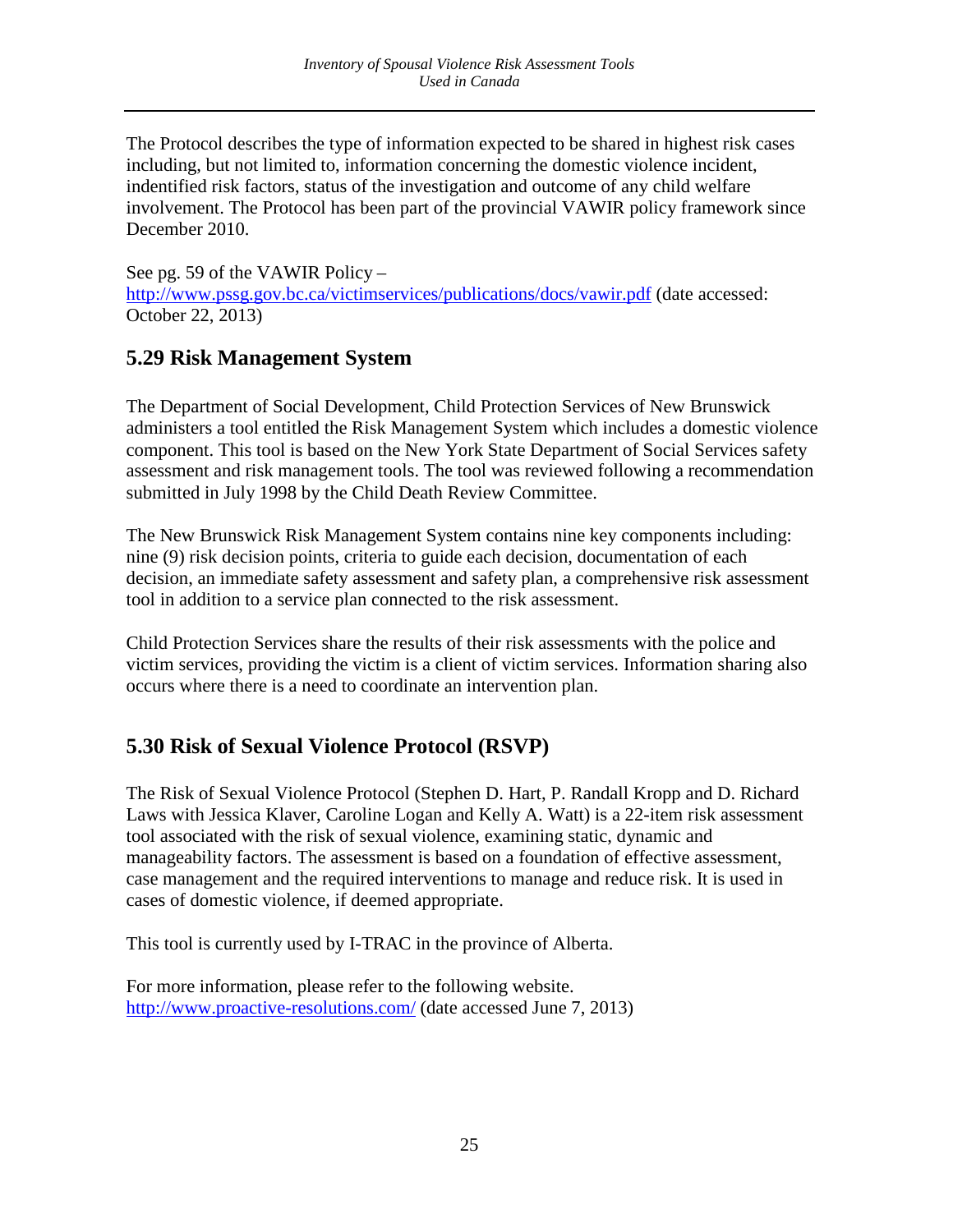# **5.31 Saskatchewan Primary Risk Assessment (SPRA)**

Probation officers in the province of Saskatchewan are certified in the use of the Saskatchewan Primary Risk Assessment tool (SPRA). It is a 15-item scoring sheet which includes risk levels and cut-off ratings along with an accompanying scoring and information record for more detailed information. The SPRA is a slightly modified version of the Offender Risk Assessment Management System – Primary Risk Assessment and is used in case plan development, risk management and risk reduction strategies.

## <span id="page-26-0"></span>**5.32 Spousal Assault Risk Assessment Guide (SARA)**

The Spousal Assault Risk Assessment Guide (SARA) was developed by P. Randall Kropp, Ph.D., Stephen D. Hart, Ph.D., Christopher D. Webster, Ph.D. and Derek Eaves, M.D. This tool consists of a 20-item checklist covering criminal history, psychological functioning, and current social adjustment. It may be used by a variety of professionals including: law enforcement professionals, correctional officers and government agencies. It is designed to assess the risk of future abuse in adult male offenders in addition to incorporating the evaluators' professional judgment as part of the assessment. SARA includes the following twenty  $(20)$  indicators categorized under four  $(4)$  sections:<sup>[18](#page-22-0)</sup>

### **Criminal History**

- 1. Past Assault of Family Members
- 2. Past Assault of Strangers or Acquaintances
- 3. Past Violation of Conditional Release or Community Supervision

#### **Psychosocial Adjustment**

- 4. Recent Relationship Problems
- 5. Recent Employment Problems
- 6. Victim of and/or Witness to Family Violence as a Child or Adolescent
- 7. Recent Substance Abuse/Dependence
- 8. Recent Suicidal or Homicidal Ideation/Intent
- 9. Recent Psychotic and/or Manic Symptoms
- 10. Personality Disorder with Anger, Impulsivity, or Behavioural Instability

#### **Spousal Assault History**

- 11. Past Physical Assault
- 12. Past Sexual Assault/Sexual Jealousy
- 13. Past Use of Weapons and/or Credible Threats of Death
- 14. Recent Escalation in Frequency or Severity of Assault
- 15. Past Violation of "No Contact" Orders
- 16. Extreme Minimization or Denial of Spousal Assault History
- 17. Attitudes that Support or Condone Spousal Assault

### **Alleged (Current) Offence**

<span id="page-26-1"></span>Reprinted with permission.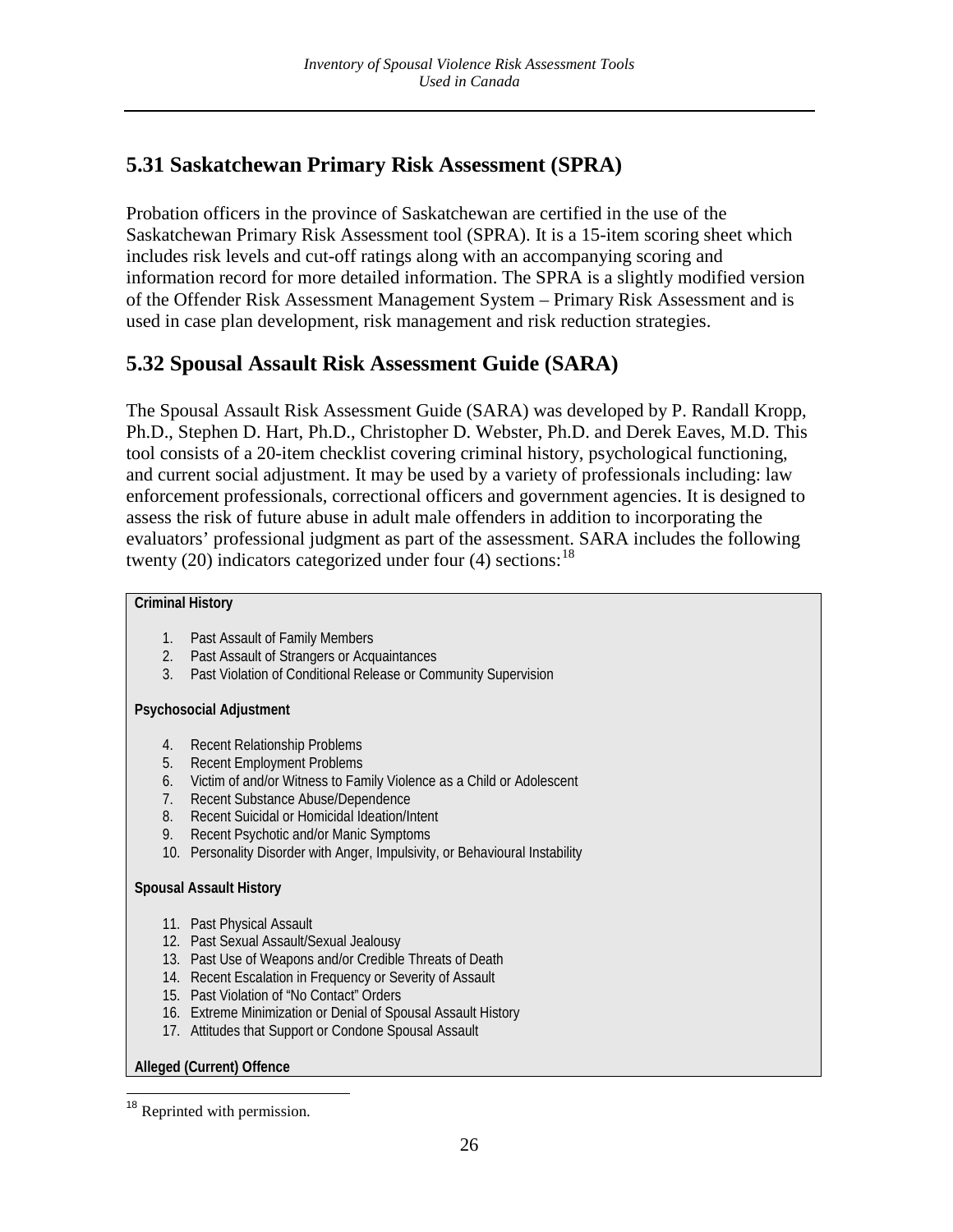- 18. Severe and/or Sexual Assault
- 19. Use of Weapons and/or Credible Threats of Death
- 20. Violation of "No Contact" Order

The SARA is used by criminal justice personnel in a number of areas across the country, including: Newfoundland and Labrador (Correctional Services), New Brunswick (Correctional and Probation Services), Ontario (police), Alberta (police, RCMP, I-TRAC), British Columbia (Correctional Services, Domestic Violence and Criminal Harassment, Vancouver Police Department) and the Yukon (Correctional and Probation Services, RCMP).

For more information, please refer to the following website. <http://www.proactive-resolutions.com/> (date accessed: June 7, 2013.)

## <span id="page-27-0"></span>**5.33 Spousal/Partner Abuse, Assault Court Package Supplement**

The RCMP in Newfoundland and Labrador complete this form for Prosecution Services in the province. It includes relevant factors relating to previous incidents of violence and history of court orders. It is attached to case files and used in bail hearings.

## <span id="page-27-1"></span>**5.34 Stalking Assessment and Management (SAM)**

The Stalking Assessment and Management Guidelines manual was created by P. Randall Kropp, Ph.D., Stephen D. Hart, Ph.D., and David R. Lyon, Ph.D. It is based on structured professional guidelines for assessing stalking. This tool includes a number of assessment items which are categorized under three main areas: the nature of stalking, the perpetrator's risk factors and the victim's vulnerability factors.

The administration of the SAM includes a number of steps including: identifying information, factors present, scenarios of stalking, case management plan and case prioritization.

In the province of Alberta, the SAM is used by police, the RCMP and the Integrated Risk and Threat Assessment Centre (I-TRAC). In British Columbia, the SAM is used by the Domestic Violence and Criminal Harassment Unit of the Vancouver Police Department and by the Behavioural Sciences Unit of the RCMP in Surrey, British Columbia.

For more information on this tool, please refer to the following website: <http://www.proactive-resolutions.com/> (date accessed June 7, 2013)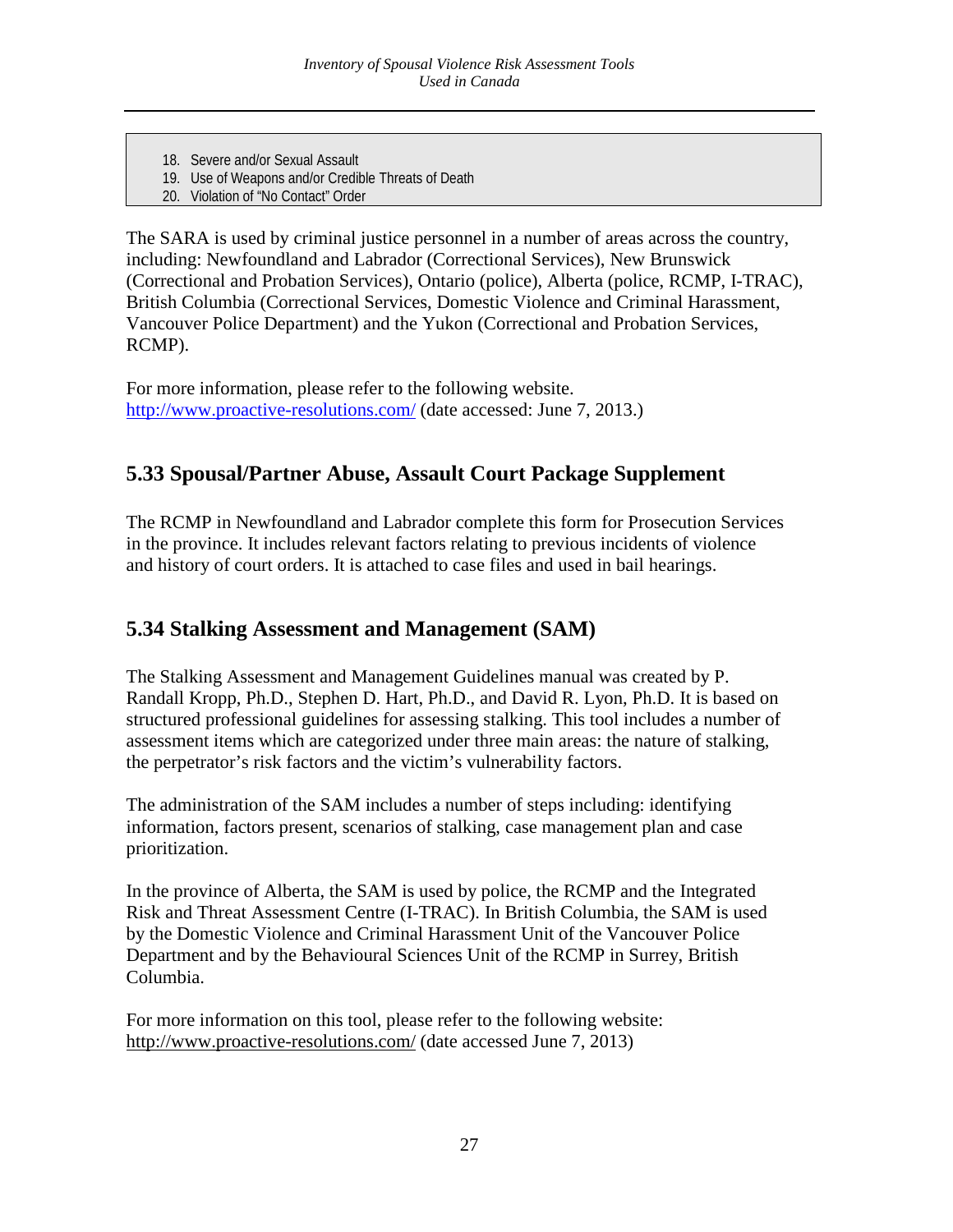# <span id="page-28-0"></span>**5.35 Summary of Domestic Violence Risk Factors (Police Online Training Investigative Job Aid)**

This resource is intended to be used as an investigative job aid for frontline police officers in British Columbia when conducting evidence-based, risk-focused domestic violence investigations. A job aid was selected rather than a prescriptive tool or checklist as this was considered the best fit for front-line police application. The investigative job aid is an adaptation of materials developed for a pilot project in the province and was reviewed and approved by an inter-ministerial working group established to create the online course in 2009. The job aid is intended to be used to guide investigations as well as organize and document information for bail hearings and Reports to Crown Counsel.

The job aid is a summary of some of the risk factors that have been associated with an increased likelihood of future violence in relationships. Risk factors are divided into four categories: 1. Relationship History 2. Complainant's Perceptions of Risk, 3. Suspect History, and 4. Access to Weapons/Firearms.

## <span id="page-28-1"></span>**5.36 Tool to assess the safety of victims of domestic violence and of their loved ones**

This tool was developed and validated as part of the cross-sectoral Carrefour Sécurité en violence conjugale project under way in the Mauricie–Centre-du-Québec region. The tool makes it possible to assess the risk of the safety of victims and of their loved ones being compromised, to contextualize and explain actuarial and clinical indicators, to perform fact-based assessments and analyses based on a combination of indicators, to take protective factors into account, to adapt interventions accordingly and to carry out continuous safety assessments.

To access the document, contact the Carrefour Sécurité en violence conjugale: <http://cyber.collegeshawinigan.qc.ca/1012479/CSVC/mission/mission.html>

# <span id="page-28-2"></span>**5.37 Threat Assessment Questions for Field Personnel**

The Threat Assessment Questions for Field Personnel was created by the Domestic Violence and Criminal Harassment Unit of the Vancouver Police Department. Thirteen (13) risk factors<sup>[19](#page-26-1)</sup> are included in this investigative guide.

**Threat Assessment Questions for Field Personnel**

**Current Status of Relationship**:

• Are there past, recent/pending separations?

<sup>&</sup>lt;sup>19</sup> Reprinted with permission.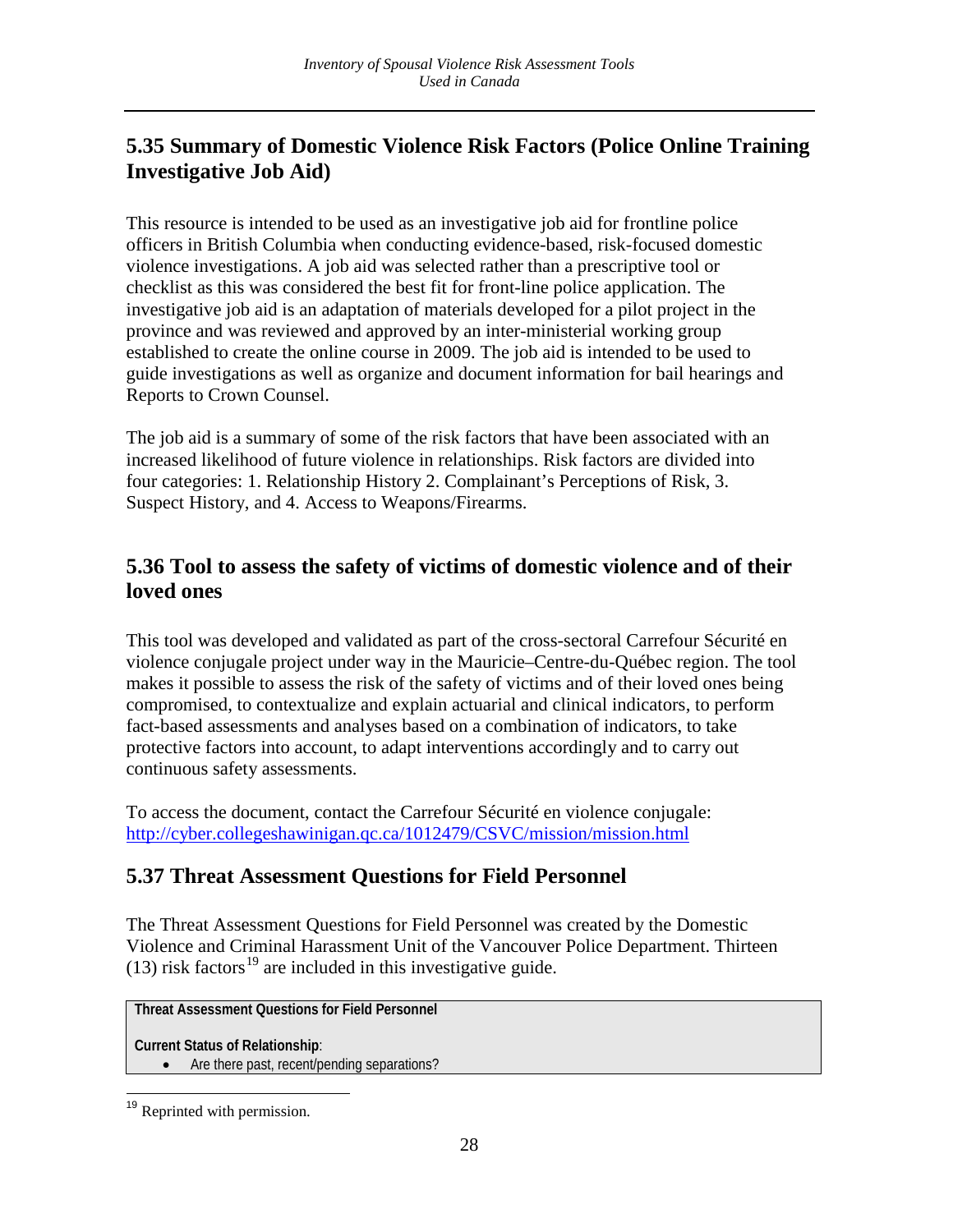- During separations has the accused stalked/harassed victim?
- Has the accused displayed jealous behaviors?

#### **History of Violence/Abuse in Relationship**:

- Has there been physical/ sexual/ verbal/emotional/financial abuse and has abuse escalated in the last 12 months?
- Has the victim ever required medical attention?

#### **Assaults/Threats**:

- Has the accused ever hurt, injured/threatened to hurt victim, a family member, another person/animal?
- Does the accused use extreme minimization or denial of assaultive behavior?

#### **Weapons**:

- Has the accused ever used weapons against victim or threatened to use weapons?
- Does the accused own a firearm or have plans to acquire a firearm?

#### **Children**:

- Have children witnessed the abuse by accused?
- Have children been abused?
- Has the Ministry of Children and Family Development been involved with the family?

#### **Abduction**:

• Has the accused ever abducted/threatened to abduct children?

#### **Strangulation**:

• Has the accused ever strangled or bitten the victim?

#### **Employment**:

- Has the accused employment history changed during the last 12 months?
- Does the accused have problems maintaining employment?

#### **Criminal Status**:

- Is the accused currently before the courts?
- Has the accused ever violated a court order including Peace Bond or no contact?

#### **Substance Abuse**:

- Is the accused currently using alcohol/drugs?
- Is substance abuse escalating?
- Does violence increase when the accused has been consuming?

#### **Mental Health/Suicide**:

- Does the accused have a mental illness?
- Has the accused ever expressed homicidal/suicidal ideas?
- Has the accused ever attempted suicide?

#### **Thoughts and Plans of Violence**:

• Has the accused ever made serious threats, committed acts of stalking/made plans to harm others?

#### **Victim Vulnerability**:

- Is the victim socially/physically isolated, unwilling to leave home?
- What is the victim's perception of personal safety?
- What are the cultural barriers to getting help?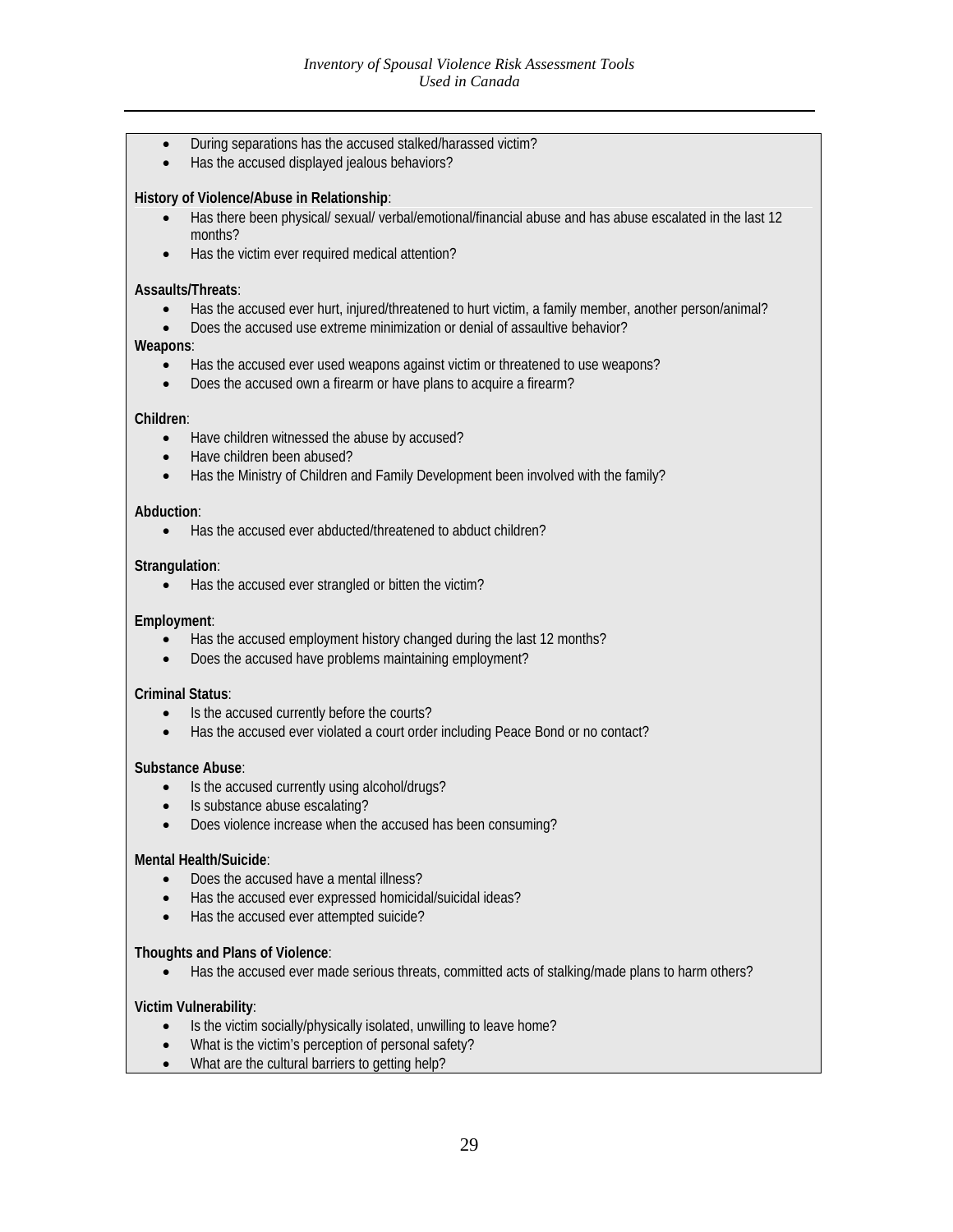# <span id="page-30-0"></span>**5.38 Violence in Relationship Investigative Checklist**

This checklist is used by RCMP investigators in Newfoundland and Labrador to assist in determining heightened risk to victims. It is attached to all spousal/relationship files and is used to help inform the case history of any previous incidents of violence. It is also used to develop integrated and cooperative community partner strategies with victim services in order to manage the risk to victims.

# <span id="page-30-1"></span>**5.39 Violence in Relationships – Investigative Procedures Guide**

This tool is used in British Columbia by RCMP "E" Division as an investigational and risk assessment guide. The guide assists members in clearly documenting investigative procedures in violence in relationship cases. Importantly, part 2 of the procedures has the investigating members canvassing the victim on 19 risk factors as part of the interview of every domestic violence victims. This structures the police response to a victim-centred, safety-focused approach.

The guide includes the following sections, with relevant questions:

- 1. Evidence and Information Gathering
- 2. Statement and Risk Assessment Components
- 3. Safety Planning
- 4. Arrest, Court and Release
- 5. Monitoring

The tool has been embedded within RCMP "E" Division policy since February 2011 and it is required to be applied in every domestic violence investigation. While the tool itself has not been validated, most of the risk factors on which it is based have been tested and validated. The purpose of the tool is to alert the investigating police to risk factors to guide their decision-making. The tool is available on police mobile work stations and comprises part of the investigational file. It is also available in a laminated police notebook size, so members can have this guide at scene to utilize during the investigation.

# <span id="page-30-2"></span>**5.40 Woman Abuse Protocols**

In Prince Edward Island, Woman/Spousal Abuse Protocols have been developed in the following sectors: Police, Probation Services, Victim Services, Adult Custody, Family Law Centre, Clinical Services, Turning Point Program, Financial Assistance and Hospital Emergency Rooms.

For more information on the Woman Abuse Protocols in Prince Edward Island, please refer to the following website: [http://www.cliapei.ca/content/page/resources\\_wap/](https://webmail.justice.gc.ca/OWA/redir.aspx?C=mOOrPZArBE68tu7qJgQd3cMuF0TLotAINvvP-rI3KMeSst2dWgFDF33pl8BL81yV_J8V-AhIvcE.&URL=http%3a%2f%2fwww.cliapei.ca%2fcontent%2fpage%2fresources_wap%2f) (date accessed: October 22, 2013.)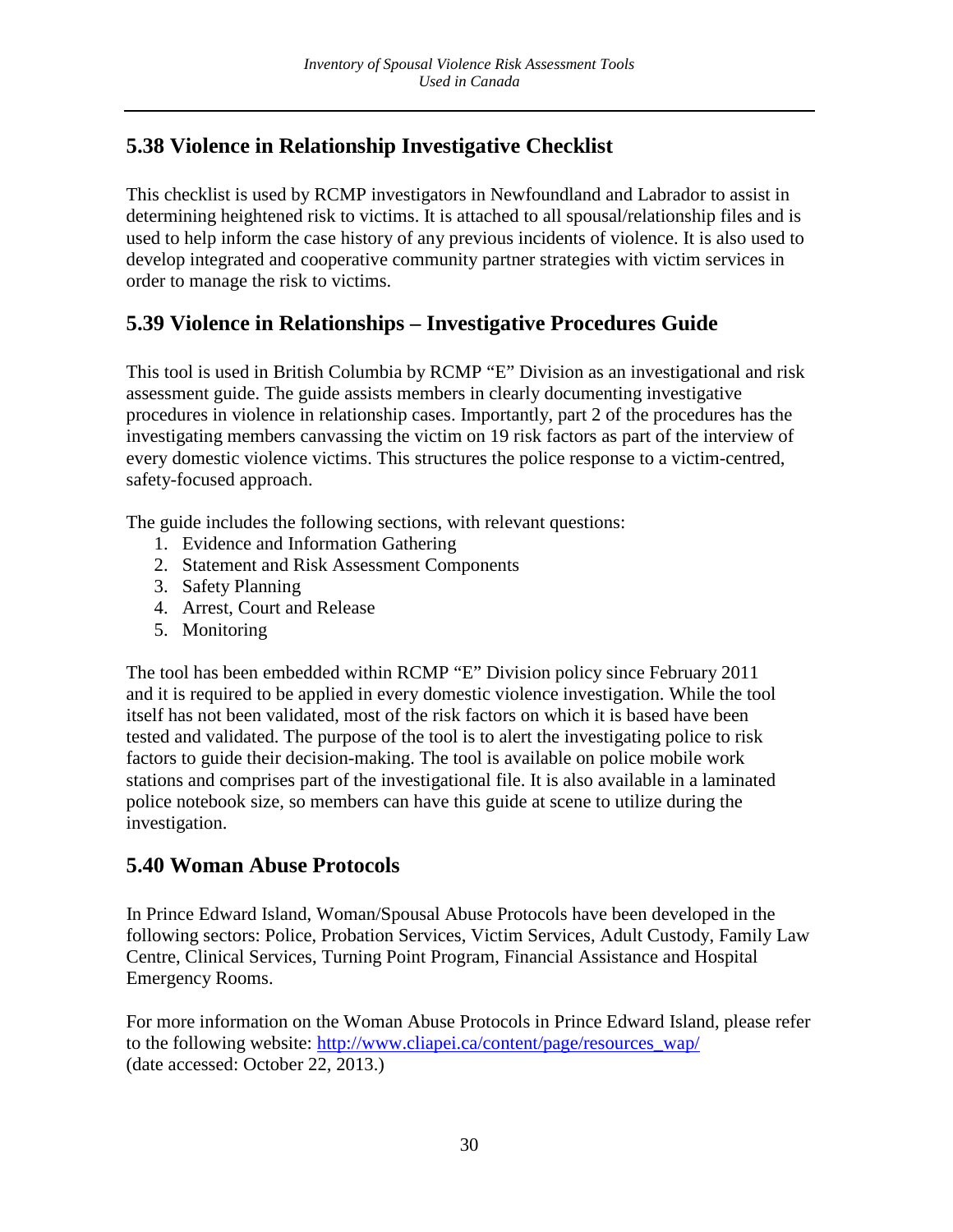# <span id="page-31-0"></span>**5.41 Yellowknife Interagency Family Violence Protocol**

This interagency protocol outlines how individuals or organizations can work together when they investigate a family violence incident in the Northwest Territories. The eight agencies involved in the protocol include the: YWCA Alison McAteer House (local family violence shelter), Centre for Northern Families, Public Prosecution Service of Canada, NWT Regional Office, Yellowknife RCMP Detachment, Stanton Territorial Health Authority, Yellowknife Health and Social Services Authority, Canada/NWT Service Centre, Income Security Programs and Yellowknife Victim Services.

The protocol increases information-sharing and interagency collaboration with the goal of increasing victim safety. The implementation of this protocol is in its early stages. However, it is working towards contributing to the development of models and strategies to improve the criminal justice system response to family violence.